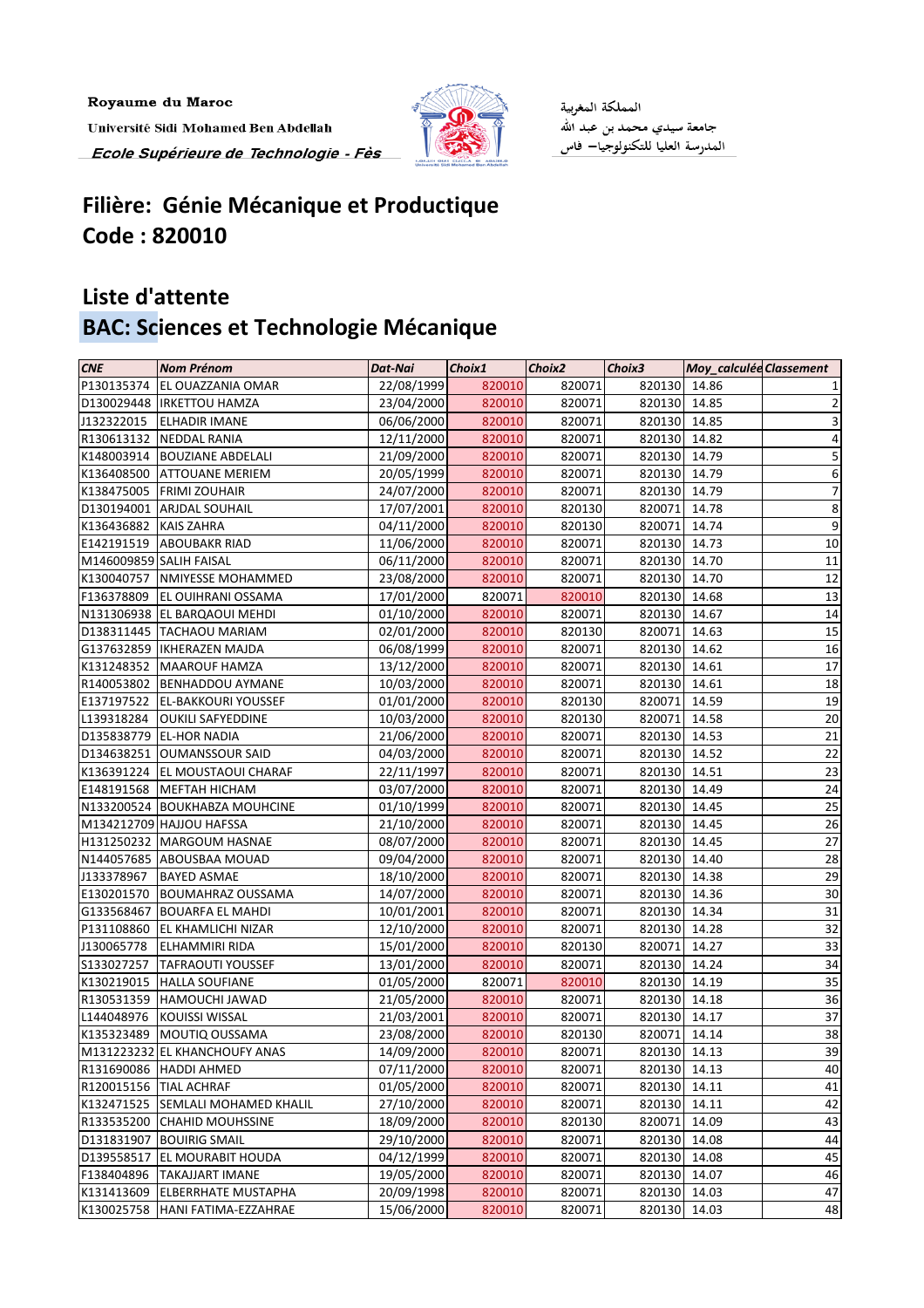|                        | K136403397   MASBOUK MOUHSSIN                 | 21/07/2000               | 820010           | 820071           | 820130 14.03                 |       | 49       |
|------------------------|-----------------------------------------------|--------------------------|------------------|------------------|------------------------------|-------|----------|
|                        | M145052261 HAIDA MARYAM                       | 21/03/2001               | 820010           | 820071           | 820130 14.03                 |       | 50       |
|                        | C138110835 NAYMA MOKHTAR                      | 20/05/2000               | 820071           | 820130           | 820010                       | 14.03 | 51       |
| K134511884             | <b>ESSALMANI OMAR</b>                         | 17/02/2000               | 820010           | 820071           | 820130 13.99                 |       | 52       |
| J130049633             | <b>EL MOUDEN RACHID</b>                       | 24/04/2000               | 820010           | 820071           | 820130 13.94                 |       | 53       |
|                        | H130259946 BEN DAOUD ILYASS                   | 26/10/2000               | 820010           | 820071           | 820130 13.93                 |       | 54       |
| L142021560             | MOUMEN OTMANE                                 | 07/12/1998               | 820010           | 820071           | 820130 13.93                 |       | 55       |
| D141017204             | <b>OURARHI RANIA</b>                          | 23/09/2000               | 820010           | 820071           | 820130                       | 13.93 | 56       |
| K131523890             | <b>LOTAIF SOUHAIL</b>                         | 18/04/2000               | 820071           | 820010           | 820130 13.93                 |       | 57       |
| L144042140             | <b>HICHAMI MOAD</b>                           | 01/03/2000               | 820071           | 820010           | 820130 13.92                 |       | 58       |
| R134463881             | NAOUAOUI AHLAM                                | 29/06/2000               | 820010           | 820071           | 820130                       | 13.90 | 59       |
|                        | M135248422 EL AKEF YASSINE                    | 05/07/2000               | 820071           | 820130           | 820010                       | 13.88 | 60       |
| E137187747             | <b>ZAOUIA SOUFIANE</b>                        | 25/03/1998               | 820010           | 820071           | 820130 13.87                 |       | 61       |
| L140012863             | <b>BOURJA AYOUB</b>                           | 05/08/2000               | 820010           | 820130           | 820071                       | 13.87 | 62       |
| P135139401             | <b>LAHBACH AYOUB</b>                          | 07/03/2001               | 820010           | 820071           | 820130 13.86                 |       | 63       |
| S145030523             | <b>EL-KRAMTI SAID</b>                         | 06/03/2000               | 820010           | 820071           | 820130                       | 13.84 | 64       |
| R134793619             | KHAMLICHY ILHAME                              | 06/07/2000               | 820071           | 820010           | 820130 13.84                 |       | 65       |
| R130139850             | <b>BOUANANI-IDRISSI MOHAMED</b>               | 20/07/2000               | 820010           | 820071           | 820130 13.82                 |       | 66       |
| D130878987             | <b>SOUSSI MOHAMED</b>                         | 25/01/2001               | 820071           | 820010           | 820130 13.82                 |       | 67       |
|                        | M139458170 DAKHISSI MAHMOUD                   | 15/05/1999               | 820010           | 820071           | 820130 13.81                 |       | 68       |
|                        | R138575602 MOUSTAGE SOUFIANE                  | 15/08/2000               | 820010           | 820071           | 820130 13.79                 |       | 69       |
|                        | R133552612 RADI KHAOULA                       | 03/03/2000               | 820010           | 820071           | 820130 13.77                 |       | 70       |
| S131274977             | <b>CHEIKH SOUHAILA</b>                        | 14/04/2001               | 820010           | 820130           | 820071 13.77                 |       | 71       |
| D138695212             | <b>DRIS MOHAMED</b>                           | 22/06/1999               | 820010           | 820130           | 820071                       | 13.77 | 72       |
| R130123359             | <b>EL BADAOUI MOAD</b>                        | 24/04/2000               | 820010           | 820071           | 820130 13.76                 |       | 73       |
| E137203666             | <b>ES-SEBDYOUY JABER</b>                      | 22/12/2000               | 820010           | 820071           | 820130 13.75                 |       | 74       |
| K134216698             | <b>EL JAADOUMI BADREDDINE</b>                 | 04/01/2000               | 820010           | 820071           | 820130 13.74                 |       | 75       |
| R130092739             | <b>ETTAHALLOU AYMAN</b>                       | 04/03/2001               | 820010           | 820071           | 820130                       | 13.71 | 76       |
|                        | G147046835 AHBACHOU YOUNESS                   | 08/05/1998               | 820010           | 820071           | 820130                       | 13.70 | 77       |
| K132229897             | <b>HADDAOUI YOUSSEF</b><br><b>BERKALI AYA</b> | 22/12/2000<br>20/03/2000 | 820010           | 820071           | 820130 13.69<br>820130 13.69 |       | 78<br>79 |
| K134133629             | R137793388 EL FAIZ FATIMA                     | 31/01/2000               | 820010<br>820010 | 820071<br>820071 | 820130 13.69                 |       | 80       |
|                        | M137457564 BAHOU ABDELHAMID                   | 26/03/2000               | 820010           | 820071           | 820130 13.67                 |       | 81       |
| R130073120             | KHAZZAR FATNA                                 | 14/01/2001               | 820010           | 820071           | 820130 13.66                 |       | 82       |
|                        | N139169381 TAZROUT ZYAD                       | 24/10/1999               | 820010           | 820071           | 820130 13.65                 |       | 83       |
|                        | E142021495   BENABDENBI AYMANE                | 16/10/2000               | 820010           | 820071           | 820130 13.65                 |       | 84       |
| R134927993             | <b>CHABAR ILYAS</b>                           | 25/04/2000               | 820010           | 820071           | 820130                       | 13.64 | 85       |
| R138599434             | <b>BOUTINI EL IDRISSI ADIL</b>                | 15/04/2000               | 820010           | 820071           | 820130 13.63                 |       | 86       |
| E140021494             | <b>AIT OUTAHRA ACHRAF</b>                     | 08/01/2000               | 820010           | 820071           | 820130 13.63                 |       | 87       |
| L139229218             | <b>BADAI AABIR</b>                            | 21/04/2000               | 820010           | 820071           | 820130                       | 13.63 | 88       |
|                        | G133535167 SEMLALI YOUSSEF                    | 18/10/1999               | 820010           | 820071           | 820130                       | 13.61 | 89       |
|                        | N137156793 OUHHABI MOSTAFA                    | 22/08/1999               | 820010           | 820071           | 820130 13.59                 |       | 90       |
| D130316130             | <b>AMEJOUD LAHOUCINE</b>                      | 16/07/1999               | 820010           | 820071           | 820130 13.58                 |       | 91       |
| L133200126             | <b>ZAIDANE AYOUB</b>                          | 30/06/2000               | 820010           | 820071           | 820130 13.57                 |       | 92       |
|                        | D131735213  IDOUDRA YASSINE                   | 18/02/2000               | 820010           | 820071           | 820130                       | 13.56 | 93       |
|                        | E136219588 ADRAOUI ANAS                       | 06/07/2000               | 820010           | 820071           | 820130 13.54                 |       | 94       |
|                        | M130001737 OUHHABI AHMED                      | 27/11/1999               | 820010           | 820071           | 820130 13.54                 |       | 95       |
| E147099367             | HAIMISSA KAWTAR                               | 23/03/2001               | 820010           | 820130           | 820071                       | 13.53 | 96       |
|                        | R134801508 ZAIDANY HAMZA                      | 28/01/2000               | 820010           | 820071           | 820130                       | 13.50 | 97       |
|                        | M131444742 FOUNDOU NOUHAYLA                   | 19/08/2000               | 820010           | 820130           | 820071                       | 13.50 | 98       |
| G147047275  HSINA SAID |                                               | 16/03/1998               | 820010           | 820071           | 820130 13.46                 |       | 99       |
| F136341559             | <b>ELMALKI MARIEM</b>                         | 30/03/1999               | 820130           | 820071           | 820010                       | 13.45 | 100      |
| K138372923             | <b>ER-REDOUANY ALI</b>                        | 08/09/1999               | 820010           | 820071           | 820130                       | 13.44 | 101      |
|                        | D134412305 ESMAILI ZAKARIA                    | 27/01/1999               | 820010           | 820071           | 820130                       | 13.43 | 102      |
| E137163323             | <b>AZIL ABDELLAH</b>                          | 27/07/1999               | 820010           | 820071           | 820130 13.41                 |       | 103      |
| D130041827             | <b>TALOUI SALMA</b>                           | 15/01/2001               | 820010           | 820071           | 820130 13.38                 |       | 104      |
| R138479553             | JARMOUNI ASMAA                                | 29/09/1999               | 820010           | 820071           | 820130 13.36                 |       | 105      |
|                        | N134228941 EL KHAOUI YOUSSEF                  | 10/05/1999               | 820010           | 820130           | 820071                       | 13.35 | 106      |
|                        | D134621802 OUIHAKA MERYEM                     | 26/04/2000               | 820010           | 820071           | 820130                       | 13.35 | 107      |
| K130055496             | MARSAOUI ACHRAF                               | 21/01/1999               | 820010           | 820071           | 820130 13.33                 |       | 108      |
| K130266638             | <b>HILAL WALID</b>                            | 03/09/2000               | 820010           | 820071           | 820130                       | 13.31 | 109      |
|                        | H134378865 LAMSIAH IBRAHIME                   | 13/06/2000               | 820010           | 820071           | 820130                       | 13.31 | 110      |
|                        | N133196417 JJAAFARI FATIMA EZZAHRAE           | 01/02/2000               | 820010           | 820130           | 820071 13.31                 |       | 111      |
|                        | D133736329 OUCHENE KHALID                     | 17/09/2000               | 820010           | 820071           | 820130 13.30                 |       | 112      |
|                        | D130878988 ENNAJAR YOUSSEF                    | 16/02/2000               | 820010           | 820071           | 820130 13.27                 |       | 113      |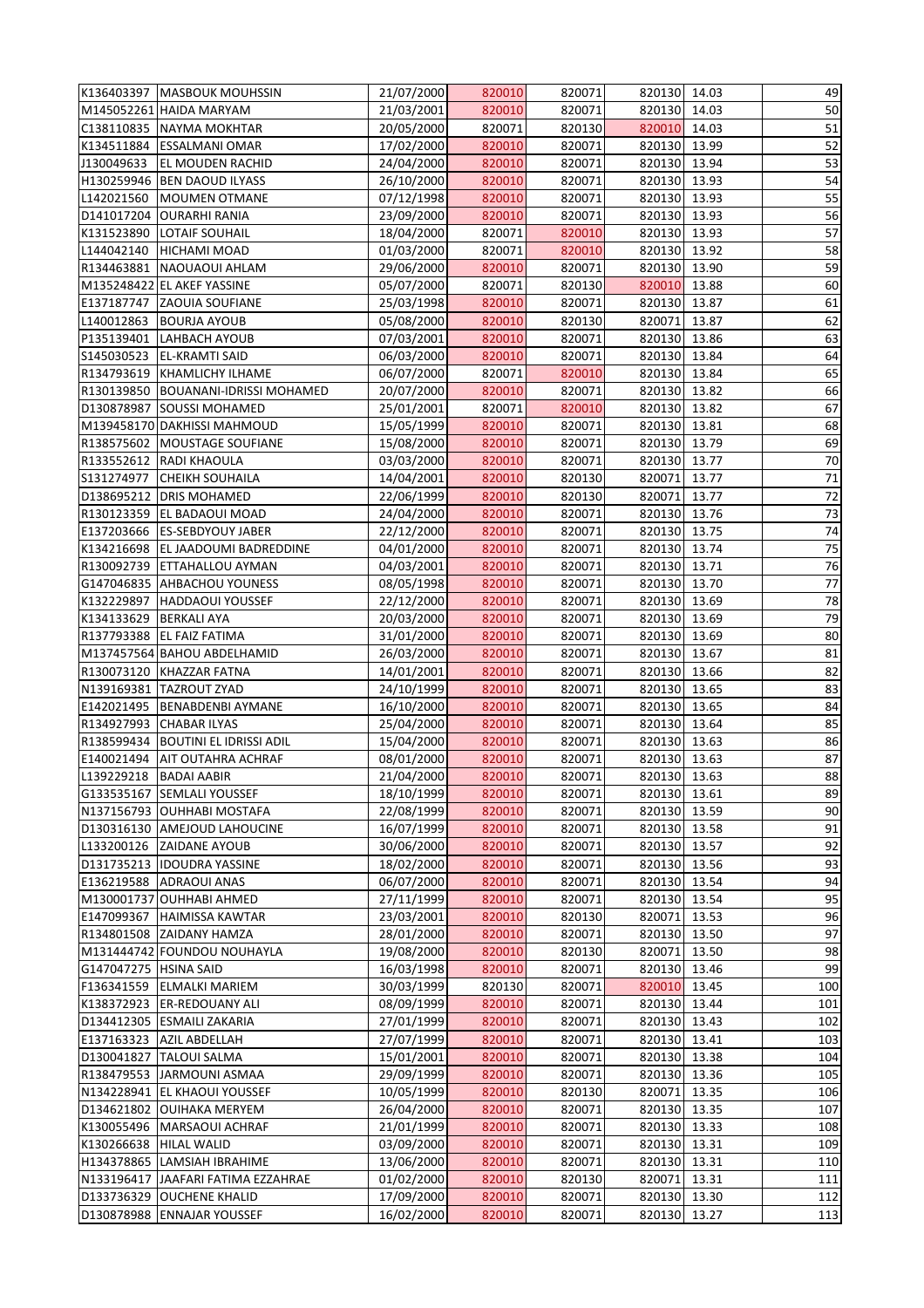|                        | K135357358 ELBARGADI CHOUAIB     | 08/06/2000 | 820010 | 820010 | 820010 13.24 |       | 114 |
|------------------------|----------------------------------|------------|--------|--------|--------------|-------|-----|
|                        | K135357358 ELBARGADI CHOUAIB     | 08/06/2000 | 820010 | 820010 | 820010 13.24 |       | 115 |
| K135357358             | <b>ELBARGADI CHOUAIB</b>         | 08/06/2000 | 820010 | 820010 | 820010       | 13.24 | 116 |
| K136249810             | <b>RAMI HIND</b>                 | 19/05/2000 | 820010 | 820071 | 820130 13.23 |       | 117 |
| J136492814             | <b>ABBAOUI ILYASS</b>            | 22/01/2001 | 820010 | 820071 | 820130 13.22 |       | 118 |
|                        | N134302238 ALILOU CHAYMAE        | 10/08/2000 | 820010 | 820071 | 820130       | 13.21 | 119 |
|                        | K138400700 GARTITE KHAWLA        | 18/03/2001 | 820010 | 820130 | 820071       | 13.20 | 120 |
| K133393961             | <b>EL FARGALI HAMZA</b>          | 13/01/2001 | 820010 | 820071 | 820130       | 13.19 | 121 |
|                        | N131173443 BOUTBAIK YOUNES       | 01/07/2000 | 820010 | 820071 | 820130 13.19 |       | 122 |
|                        | D135621725   MOUAKAR EL MEHDI    | 29/07/2000 | 820010 | 820071 | 820130 13.19 |       | 123 |
| J138447276             | <b>EL HARRATI MOHAMMED</b>       | 05/05/2000 | 820010 | 820071 | 820130 13.18 |       | 124 |
| K110026775             | JAGOUR YASSINE                   | 29/10/1999 | 820010 | 820071 | 820130 13.17 |       | 125 |
| R130013540             | <b>TIRECHT OUSSAMA</b>           | 17/09/2000 | 820010 | 820071 | 820130 13.17 |       | 126 |
| E137176639             | <b>BELGHITI AIMANE</b>           | 09/02/2001 | 820010 | 820071 | 820130       | 13.13 | 127 |
| E145179003             | <b>BENHOUMMADA HICHAM</b>        | 07/05/2000 | 820010 | 820130 | 820071       | 13.12 | 128 |
|                        | R131211737 EL HAOU CHAIMAE       | 28/01/2001 | 820010 | 820130 | 820071       | 13.12 | 129 |
|                        | G136828458 JAWADI HATIM          | 06/02/2001 | 820010 | 820130 | 820071       | 13.11 | 130 |
|                        | G134515816 BOUCHMAMA ISMAIL      | 24/08/2000 | 820010 | 820071 | 820130 13.09 |       | 131 |
| H142026467             | <b>BERSOUL ISMAIL</b>            | 06/07/1999 | 820010 | 820071 | 820130       | 13.09 | 132 |
| E144058021             | MUSTAPHI SOUKAINA                | 10/12/2000 | 820010 | 820071 | 820130 13.09 |       | 133 |
| J130399155             | <b>ELOUAHHABY EL MAHDI</b>       | 17/10/2000 | 820010 | 820071 | 820130 13.07 |       | 134 |
| J130027733             | <b>ROUMMANE WALID</b>            | 05/02/2000 | 820010 | 820071 | 820130 13.06 |       | 135 |
| K137235129             | <b>RAFYA YOUNESS</b>             | 19/04/2000 | 820010 | 820071 | 820130 13.02 |       | 136 |
| N136061464             | MZOUGHI NOUREDDINE               | 25/02/1999 | 820071 | 820130 | 820010       | 13.02 | 137 |
| R137697473             | <b>RAJI ZHOUR</b>                | 08/08/1999 | 820010 | 820071 | 820130       | 13.01 | 138 |
| C130013979             | <b>RAHILI IMAN</b>               | 03/10/1999 | 820010 | 820071 | 820130 13.00 |       | 139 |
|                        | A137021564 HAROUN HILAL          | 02/04/2000 | 820010 | 820071 | 820130       | 12.99 | 140 |
| K133256127             | <b>KHALDI MOHAMMED</b>           | 13/02/1998 | 820010 | 820071 | 820130       | 12.98 | 141 |
|                        | H138298705   MALLOUK ZAKARIYAE   | 23/12/1999 | 820010 | 820071 | 820130       | 12.96 | 142 |
| G138729455 RAZKANI ALI |                                  | 17/07/2000 | 820010 | 820071 | 820130 12.96 |       | 143 |
|                        | D135863761 HILE YOUSSEF          | 14/04/2000 | 820010 | 820071 | 820130 12.96 |       | 144 |
|                        | J130040444 KARIM OUALID          | 03/04/2000 | 820010 | 820071 | 820130 12.95 |       | 145 |
|                        | K136392676 TAOUFIKALLAH SOUAD    | 15/10/1999 | 820010 | 820071 | 820130       | 12.94 | 146 |
|                        | R130197555 KHEZZANE MOAD         | 21/03/2000 | 820010 | 820071 | 820130       | 12.94 | 147 |
|                        | N144025457 LAHNIN YASSINE        | 19/07/1998 | 820010 | 820071 | 820130       | 12.92 | 148 |
|                        | R130365246  ISHANE AMINE         | 05/06/2000 | 820010 | 820071 | 820130       | 12.90 | 149 |
| K132527012             | <b>CHACHAI KAWTAR</b>            | 13/11/2000 | 820010 | 820130 | 820071       | 12.90 | 150 |
| J132500520             | <b>EL MATTAD ZOUHAIR</b>         | 21/03/2001 | 820010 | 820071 | 820130       | 12.89 | 151 |
| K146013046             | <b>BOUHLOU YOUSSEF</b>           | 16/10/2000 | 820010 | 820071 | 820130       | 12.87 | 152 |
| J137353477             | <b>ELBADRAOUI KHADIJA</b>        | 01/04/2000 | 820010 | 820071 | 820130       | 12.86 | 153 |
| D136862369             | <b>OUQAITI FATIMA-ZAHRA</b>      | 15/06/2000 | 820010 | 820071 | 820130       | 12.86 | 154 |
| K139323389             | <b>BENHIRT BADER EDDINE</b>      | 19/10/2000 | 820010 | 820130 | 820071       | 12.85 | 155 |
| F137260594             | <b>ELWASSI NAIMA</b>             | 10/02/2000 | 820010 | 820130 | 820071       | 12.82 | 156 |
| R134541629             | NABATE YAHYA                     | 13/12/1999 | 820071 | 820010 | 820130       | 12.82 | 157 |
| E146048380             | <b>HMIMER MOHAMED</b>            | 08/02/2000 | 820010 | 820071 | 820130       | 12.81 | 158 |
| D134577874             | <b>CHARMOUH YOUSSEF</b>          | 02/10/2000 | 820010 | 820071 | 820130       | 12.76 | 159 |
| K130028666             | <b>OUAFIDI OUSSAMA</b>           | 14/01/2000 | 820010 | 820071 | 820130       | 12.76 | 160 |
| K144031782             | <b>ANOUAR MOHAMED</b>            | 08/11/2000 | 820010 | 820071 | 820130       | 12.73 | 161 |
| D134293920             | <b>ID GHADDOUR SALMA</b>         | 13/03/2001 | 820010 | 820130 | 820071       | 12.72 | 162 |
| F132268415             | MOUHOUB ILIAS                    | 10/03/2000 | 820010 | 820071 | 820130       | 12.71 | 163 |
|                        | R133898455 OUADI ASMAA           | 21/06/1999 | 820010 | 820071 | 820130       | 12.67 | 164 |
| L131219688             | <b>ABAOUZ ANAS</b>               | 11/07/1999 | 820071 | 820010 | 820130       | 12.67 | 165 |
|                        | M144052649 ACHAKIF SALWA         | 24/12/2000 | 820010 | 820071 | 820130       | 12.66 | 166 |
|                        | K131490693  IMIM EL MEHDI        | 26/04/2000 | 820010 | 820071 | 820130       | 12.66 | 167 |
|                        | M138221520 MIMOUH SALAH-EDDINE   | 06/12/2000 | 820010 | 820071 | 820130       | 12.64 | 168 |
|                        | K137271460 ELAZZOUZI EL MOSTAPHA | 20/08/1998 | 820010 | 820010 | 820010       | 12.62 | 169 |
| J146049437             | <b>RABEH AYMAN</b>               | 30/12/2000 | 820010 | 820071 | 820130       | 12.62 | 170 |
| K137271460             | <b>ELAZZOUZI EL MOSTAPHA</b>     | 20/08/1998 | 820010 | 820010 | 820010       | 12.62 | 171 |
| K137271460             | <b>ELAZZOUZI EL MOSTAPHA</b>     | 20/08/1998 | 820010 | 820010 | 820010       | 12.62 | 172 |
|                        | D137864101 ELGHALI ELHABIB       | 07/03/2000 | 820010 | 820071 | 820130       | 12.61 | 173 |
| E144179059             | LAMHASSNI MOHAMED                | 27/06/2000 | 820010 | 820130 | 820071       | 12.59 | 174 |
|                        | N130350956 LAKNICHE SALMA        | 12/05/2000 | 820010 | 820071 | 820130       | 12.59 | 175 |
|                        | M147024279 OUBAMOU LAHBIB        | 09/04/2000 | 820010 | 820071 | 820130 12.58 |       | 176 |
| R147077874             | LEMCHELEGUE FATIMA EZZAHRA       | 06/02/2000 | 820010 | 820071 | 820130       | 12.57 | 177 |
| R145096966             | <b>EL BARMAKI BADEREDDINE</b>    | 09/04/2000 | 820010 | 820071 | 820130       | 12.56 | 178 |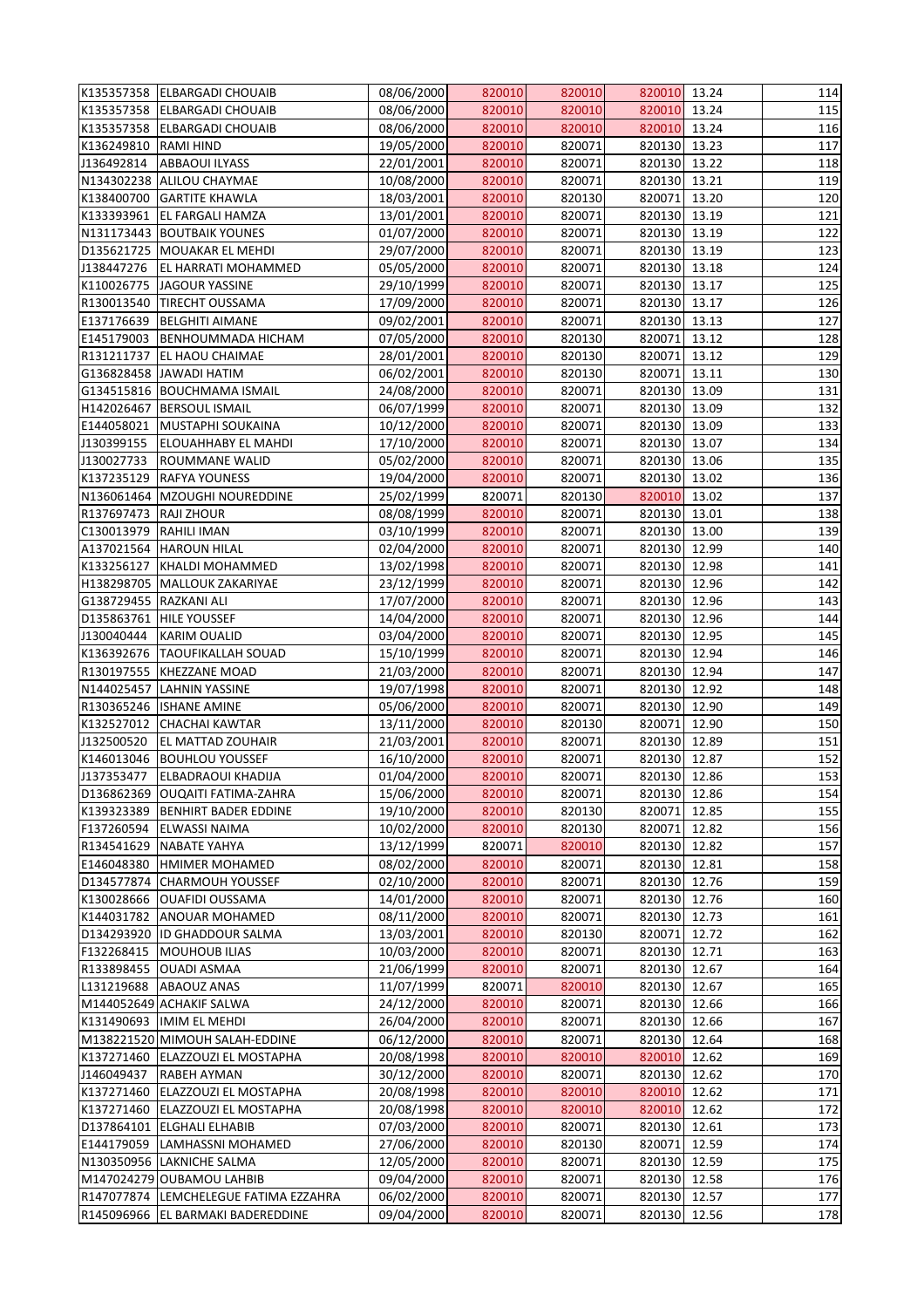| 13/06/1999<br>820071<br>820130 12.54<br>K130393974 EL MOUBARAKI FOUAD<br>820010<br>N130350224 EL LEKHLIFI YOUSSEF<br>09/02/2000<br>820010<br>820071<br>820130<br>12.54<br>N139171818 EL-FELLAH RABAB<br>02/02/2000<br>820010<br>820071<br>820130<br>12.54<br>N147042167   BADOUI MOHAMMED<br>10/08/2000<br>820010<br>820071<br>820130 12.51<br>820071<br>820130<br>12.50<br>D138743466   BADRINE IMANE<br>21/10/2000<br>820010<br>820010<br>820071<br>MAHJOUBI OUSSAMA<br>19/11/2000<br>820130<br>12.50<br>12/09/2000<br>820010<br>820071<br>820130<br>12.49<br>LAMZAH NOUR-EDDINE<br>16/06/2000<br>820010<br>820071<br>820130<br>12.47<br><b>ABBOU SOUFIANE</b><br>R148102643   BELHATTI YOUNES<br>14/06/2000<br>820010<br>820071<br>820130 12.46<br>R143058464 JANABI HAMZA<br>16/09/1998<br>820010<br>820071<br>820130<br>12.45<br>820010<br>820130<br>R138211562   BEN FAKIR FATIMA EZ-ZAHRA<br>26/10/2000<br>820071<br>12.45<br>D145017092 ATTOUFALI ACHRAF<br>04/04/2000<br>820010<br>820071<br>820130<br>12.45<br>K136248033 MOIZZE LOUBNA<br>820010<br>820071<br>12.45<br>25/01/2000<br>820130<br>D137735127 AZOUAOUD MOUAD<br>28/06/2000<br>820010<br>820130<br>820071<br>12.41<br>M138199297 HOUSSAINI OMAR<br>26/09/1999<br>820010<br>820071<br>820130<br>12.40<br>R137779150 EL FAHLI SALMA<br>03/09/1999<br>820010<br>820130<br>820071<br>12.38<br>K139350645   DEMNI MOUHYEDDINE<br>820071<br>820130 12.37<br>09/06/2000<br>820010<br>G132399848 ELASRY MONIR<br>05/05/1999<br>820071<br>820010<br>820130<br>12.37<br>820010<br>820130 12.36<br>N134227913  BIZZOU MOHAMMED<br>15/03/2000<br>820071<br>MACHKOURI HAMID<br>21/07/2000<br>820010<br>820071<br>820130<br>12.35<br>M134373084 ELHAMRAOUI ELMAHDI<br>820010<br>820071<br>820130 12.34<br>24/02/2001<br>820071<br>820130<br>12.34<br>E141179102   TOUMI OUMAIMA<br>22/05/2001<br>820010<br>C135104719<br>10/09/2000<br>820071<br>820010<br>820130<br>12.33<br><b>BARHOUM YAHIA</b><br>R131597720<br><b>KHATIB SAAD</b><br>24/10/2000<br>820010<br>820071<br>820130<br>12.29<br>D130042294 DAHI MOHAMED<br>09/12/1997<br>820010<br>820071<br>820130<br>12.28<br>R147074385 ELBADAOUY MOHAMMED<br>820071<br>820130<br>12.26<br>28/06/2000<br>820010<br>L130154762<br>820010<br>820071<br>820130<br><b>OUAHIDI AHLAM</b><br>13/06/2000<br>12.26<br>K133392865<br>30/10/2000<br>820010<br>820071<br>820130<br>12.26<br><b>ELMOURTAJI AYOUB</b><br>J130010793<br>MOKTASSID ABOUBAKR<br>08/06/2000<br>820010<br>820071<br>820130 12.24<br>G139544119 ELHAMMOUMI AMINE<br>10/12/2000<br>820130 12.24<br>820071<br>820010<br>R139522465 TAIS KHAOULA<br>28/11/1999<br>820010<br>820071<br>820130 12.23<br>R130107252 AZNAG IMAD<br>31/08/2000<br>820010<br>820071<br>820130<br>12.23<br>09/01/2001<br>820010<br>820071<br>820130<br>12.19<br>D133051864 CHIOUA ANASS<br>N130345406 ENNASR ANAS<br>820071<br>820130<br>12.19<br>23/07/2000<br>820010<br>Z183205304 REZZOUK YAHYA<br>29/11/1999<br>820130<br>820071<br>820010<br>12.19<br>R139854434<br>820071<br>820130<br>12.17<br><b>AKKRA HIND</b><br>25/05/1999<br>820010<br>820071<br>820130<br>12.17<br>G149044364 RIDA ISMAIL<br>21/05/2000<br>820010<br>K138189704 EL KATTAB ZOUHAIR<br>30/12/1999<br>820010<br>820071<br>820130<br>12.15<br>22/04/2000<br>820071<br>820130<br>12.13<br>E140019657   MEFTAH MOUAAD<br>820010<br>K142010833 ELAOUNI HAMZA<br>17/01/1999<br>820071<br>820010<br>820130<br>12.12<br>02/04/1999<br>820130<br>12.10<br>E135099045<br><b>EL KHALLOUI AYOUB</b><br>820071<br>820010<br>12.09<br>L133329373<br><b>FASSI MARYEM</b><br>24/03/2000<br>820010<br>820071<br>820130<br>K135525486 EL ALAOUI MAROUANE<br>820130<br>18/08/2000<br>820010<br>820071<br>12.08<br>R130013763 BOUKHRISS MOHAMED<br>05/01/2000<br>820010<br>820071<br>820130<br>12.07<br>K144048882 ABED MOHAMED<br>820010<br>820071<br>820130<br>12.06<br>23/06/2000<br>11/04/1999<br>820010<br>820130<br>12.05<br>K139525810<br><b>SAHNOUNI YOUSSEF</b><br>820071<br>820071<br>820130<br>12.04<br>J149010159<br><b>AIT CHAIB HAMZA</b><br>28/11/2000<br>820010<br>R130771232 LAMBARKI YOUSSEF<br>27/02/2001<br>820071<br>820010<br>820130<br>12.02<br>16/09/2000<br>820071<br>820010<br>820130<br>12.00<br><b>BACHRAOUI ANAS</b><br>11.99<br>K137263955 AJRYFZAKARIAA<br>09/02/2000<br>820010<br>820071<br>820130<br>L138318318<br>07/09/2000<br>820071<br>820130<br>11.99<br><b>ALLALI TARIK</b><br>820010<br>01/05/1999<br>820071<br>820130<br>11.99<br>N146011191 KHAJROU REDWANE<br>820010<br>S142030881<br>820010<br>820071<br>820130<br>11.99<br>HNIDA ABDELKARIM<br>02/12/2000<br>19/05/2001<br>820010<br>820071<br>820130<br>11.99<br>C137167698 AIT SALIH NAOUFAL<br>G137556491   MOUATASSIM BADR<br>820130<br>11.96<br>22/09/1999<br>820010<br>820071<br>09/12/1999<br>820010<br>11.96<br>R131844373 SOUFIANE IDRISSI HASSANI<br>820130<br>820071<br>K136297396 KHATMI YOSSRA<br>820071<br>820130<br>11.95<br>19/05/1999<br>820010<br>G139357651 OUBOUHSS KAOTAR<br>820071<br>11.95<br>05/03/2001<br>820130<br>820010<br>K138438738 AIT OUARAB YASSINE<br>12/06/2000<br>820010<br>820071<br>820130<br>11.94<br>K135343202 OKACHA HASSAN<br>25/09/1999<br>820071<br>820130<br>11.93<br>820010<br>S133027724<br><b>ZIANI AYMANE</b><br>25/12/1999<br>820010<br>820071<br>820130<br>11.92<br>K136514187 FATHALLAH NAIMA<br>28/11/2000<br>820010<br>820130<br>820071 11.91<br>G133598643 LAAROUBI EL MEHDI<br>15/10/1999<br>820010<br>820071<br>11.91<br>820130<br>01/01/2000<br>G139245545 ABID AYMAN<br>820130<br>820071<br>11.91<br>820010 |            | K139169389 OUMNAS HAJAR | 20/01/2001 | 820010 | 820130 | 820071 12.55 | 179 |
|--------------------------------------------------------------------------------------------------------------------------------------------------------------------------------------------------------------------------------------------------------------------------------------------------------------------------------------------------------------------------------------------------------------------------------------------------------------------------------------------------------------------------------------------------------------------------------------------------------------------------------------------------------------------------------------------------------------------------------------------------------------------------------------------------------------------------------------------------------------------------------------------------------------------------------------------------------------------------------------------------------------------------------------------------------------------------------------------------------------------------------------------------------------------------------------------------------------------------------------------------------------------------------------------------------------------------------------------------------------------------------------------------------------------------------------------------------------------------------------------------------------------------------------------------------------------------------------------------------------------------------------------------------------------------------------------------------------------------------------------------------------------------------------------------------------------------------------------------------------------------------------------------------------------------------------------------------------------------------------------------------------------------------------------------------------------------------------------------------------------------------------------------------------------------------------------------------------------------------------------------------------------------------------------------------------------------------------------------------------------------------------------------------------------------------------------------------------------------------------------------------------------------------------------------------------------------------------------------------------------------------------------------------------------------------------------------------------------------------------------------------------------------------------------------------------------------------------------------------------------------------------------------------------------------------------------------------------------------------------------------------------------------------------------------------------------------------------------------------------------------------------------------------------------------------------------------------------------------------------------------------------------------------------------------------------------------------------------------------------------------------------------------------------------------------------------------------------------------------------------------------------------------------------------------------------------------------------------------------------------------------------------------------------------------------------------------------------------------------------------------------------------------------------------------------------------------------------------------------------------------------------------------------------------------------------------------------------------------------------------------------------------------------------------------------------------------------------------------------------------------------------------------------------------------------------------------------------------------------------------------------------------------------------------------------------------------------------------------------------------------------------------------------------------------------------------------------------------------------------------------------------------------------------------------------------------------------------------------------------------------------------------------------------------------------------------------------------------------------------------------------------------------------------------------------------------------------------------------------------------------------------------------------------------------------------------------------------------------------------------------------------------------------------------------------------------------------------------------------------------------------------------------------------------------------------------------------------------------------------------------------------------------------------------------------------------------------------------------------------------------------------------------------------------------------------------------------------------------------------------------------------------------------------------------------------------------|------------|-------------------------|------------|--------|--------|--------------|-----|
| 182<br>183<br>185<br>186<br>188<br>191<br>192<br>195<br>196<br>197<br>198<br>199<br>200<br>201<br>202<br>203<br>204<br>205<br>206<br>207<br>208<br>209<br>210<br>211<br>212<br>213<br>214<br>215<br>216<br>217<br>218<br>219<br>220<br>221<br>222<br>223<br>224<br>225<br>227<br>228<br>229<br>230<br>231<br>232<br>233<br>234<br>235<br>236<br>237<br>238<br>239<br>240<br>241<br>242<br>243                                                                                                                                                                                                                                                                                                                                                                                                                                                                                                                                                                                                                                                                                                                                                                                                                                                                                                                                                                                                                                                                                                                                                                                                                                                                                                                                                                                                                                                                                                                                                                                                                                                                                                                                                                                                                                                                                                                                                                                                                                                                                                                                                                                                                                                                                                                                                                                                                                                                                                                                                                                                                                                                                                                                                                                                                                                                                                                                                                                                                                                                                                                                                                                                                                                                                                                                                                                                                                                                                                                                                                                                                                                                                                                                                                                                                                                                                                                                                                                                                                                                                                                                                                                                                                                                                                                                                                                                                                                                                                                                                                                                                                                                                                                                                                                                                                                                                                                                                                                                                                                                                                                                                                            |            |                         |            |        |        |              | 180 |
|                                                                                                                                                                                                                                                                                                                                                                                                                                                                                                                                                                                                                                                                                                                                                                                                                                                                                                                                                                                                                                                                                                                                                                                                                                                                                                                                                                                                                                                                                                                                                                                                                                                                                                                                                                                                                                                                                                                                                                                                                                                                                                                                                                                                                                                                                                                                                                                                                                                                                                                                                                                                                                                                                                                                                                                                                                                                                                                                                                                                                                                                                                                                                                                                                                                                                                                                                                                                                                                                                                                                                                                                                                                                                                                                                                                                                                                                                                                                                                                                                                                                                                                                                                                                                                                                                                                                                                                                                                                                                                                                                                                                                                                                                                                                                                                                                                                                                                                                                                                                                                                                                                                                                                                                                                                                                                                                                                                                                                                                                                                                                                          |            |                         |            |        |        |              | 181 |
|                                                                                                                                                                                                                                                                                                                                                                                                                                                                                                                                                                                                                                                                                                                                                                                                                                                                                                                                                                                                                                                                                                                                                                                                                                                                                                                                                                                                                                                                                                                                                                                                                                                                                                                                                                                                                                                                                                                                                                                                                                                                                                                                                                                                                                                                                                                                                                                                                                                                                                                                                                                                                                                                                                                                                                                                                                                                                                                                                                                                                                                                                                                                                                                                                                                                                                                                                                                                                                                                                                                                                                                                                                                                                                                                                                                                                                                                                                                                                                                                                                                                                                                                                                                                                                                                                                                                                                                                                                                                                                                                                                                                                                                                                                                                                                                                                                                                                                                                                                                                                                                                                                                                                                                                                                                                                                                                                                                                                                                                                                                                                                          |            |                         |            |        |        |              |     |
|                                                                                                                                                                                                                                                                                                                                                                                                                                                                                                                                                                                                                                                                                                                                                                                                                                                                                                                                                                                                                                                                                                                                                                                                                                                                                                                                                                                                                                                                                                                                                                                                                                                                                                                                                                                                                                                                                                                                                                                                                                                                                                                                                                                                                                                                                                                                                                                                                                                                                                                                                                                                                                                                                                                                                                                                                                                                                                                                                                                                                                                                                                                                                                                                                                                                                                                                                                                                                                                                                                                                                                                                                                                                                                                                                                                                                                                                                                                                                                                                                                                                                                                                                                                                                                                                                                                                                                                                                                                                                                                                                                                                                                                                                                                                                                                                                                                                                                                                                                                                                                                                                                                                                                                                                                                                                                                                                                                                                                                                                                                                                                          |            |                         |            |        |        |              |     |
|                                                                                                                                                                                                                                                                                                                                                                                                                                                                                                                                                                                                                                                                                                                                                                                                                                                                                                                                                                                                                                                                                                                                                                                                                                                                                                                                                                                                                                                                                                                                                                                                                                                                                                                                                                                                                                                                                                                                                                                                                                                                                                                                                                                                                                                                                                                                                                                                                                                                                                                                                                                                                                                                                                                                                                                                                                                                                                                                                                                                                                                                                                                                                                                                                                                                                                                                                                                                                                                                                                                                                                                                                                                                                                                                                                                                                                                                                                                                                                                                                                                                                                                                                                                                                                                                                                                                                                                                                                                                                                                                                                                                                                                                                                                                                                                                                                                                                                                                                                                                                                                                                                                                                                                                                                                                                                                                                                                                                                                                                                                                                                          |            |                         |            |        |        |              | 184 |
|                                                                                                                                                                                                                                                                                                                                                                                                                                                                                                                                                                                                                                                                                                                                                                                                                                                                                                                                                                                                                                                                                                                                                                                                                                                                                                                                                                                                                                                                                                                                                                                                                                                                                                                                                                                                                                                                                                                                                                                                                                                                                                                                                                                                                                                                                                                                                                                                                                                                                                                                                                                                                                                                                                                                                                                                                                                                                                                                                                                                                                                                                                                                                                                                                                                                                                                                                                                                                                                                                                                                                                                                                                                                                                                                                                                                                                                                                                                                                                                                                                                                                                                                                                                                                                                                                                                                                                                                                                                                                                                                                                                                                                                                                                                                                                                                                                                                                                                                                                                                                                                                                                                                                                                                                                                                                                                                                                                                                                                                                                                                                                          | J132447200 |                         |            |        |        |              |     |
|                                                                                                                                                                                                                                                                                                                                                                                                                                                                                                                                                                                                                                                                                                                                                                                                                                                                                                                                                                                                                                                                                                                                                                                                                                                                                                                                                                                                                                                                                                                                                                                                                                                                                                                                                                                                                                                                                                                                                                                                                                                                                                                                                                                                                                                                                                                                                                                                                                                                                                                                                                                                                                                                                                                                                                                                                                                                                                                                                                                                                                                                                                                                                                                                                                                                                                                                                                                                                                                                                                                                                                                                                                                                                                                                                                                                                                                                                                                                                                                                                                                                                                                                                                                                                                                                                                                                                                                                                                                                                                                                                                                                                                                                                                                                                                                                                                                                                                                                                                                                                                                                                                                                                                                                                                                                                                                                                                                                                                                                                                                                                                          | E147151736 |                         |            |        |        |              |     |
|                                                                                                                                                                                                                                                                                                                                                                                                                                                                                                                                                                                                                                                                                                                                                                                                                                                                                                                                                                                                                                                                                                                                                                                                                                                                                                                                                                                                                                                                                                                                                                                                                                                                                                                                                                                                                                                                                                                                                                                                                                                                                                                                                                                                                                                                                                                                                                                                                                                                                                                                                                                                                                                                                                                                                                                                                                                                                                                                                                                                                                                                                                                                                                                                                                                                                                                                                                                                                                                                                                                                                                                                                                                                                                                                                                                                                                                                                                                                                                                                                                                                                                                                                                                                                                                                                                                                                                                                                                                                                                                                                                                                                                                                                                                                                                                                                                                                                                                                                                                                                                                                                                                                                                                                                                                                                                                                                                                                                                                                                                                                                                          | E147021184 |                         |            |        |        |              | 187 |
|                                                                                                                                                                                                                                                                                                                                                                                                                                                                                                                                                                                                                                                                                                                                                                                                                                                                                                                                                                                                                                                                                                                                                                                                                                                                                                                                                                                                                                                                                                                                                                                                                                                                                                                                                                                                                                                                                                                                                                                                                                                                                                                                                                                                                                                                                                                                                                                                                                                                                                                                                                                                                                                                                                                                                                                                                                                                                                                                                                                                                                                                                                                                                                                                                                                                                                                                                                                                                                                                                                                                                                                                                                                                                                                                                                                                                                                                                                                                                                                                                                                                                                                                                                                                                                                                                                                                                                                                                                                                                                                                                                                                                                                                                                                                                                                                                                                                                                                                                                                                                                                                                                                                                                                                                                                                                                                                                                                                                                                                                                                                                                          |            |                         |            |        |        |              |     |
|                                                                                                                                                                                                                                                                                                                                                                                                                                                                                                                                                                                                                                                                                                                                                                                                                                                                                                                                                                                                                                                                                                                                                                                                                                                                                                                                                                                                                                                                                                                                                                                                                                                                                                                                                                                                                                                                                                                                                                                                                                                                                                                                                                                                                                                                                                                                                                                                                                                                                                                                                                                                                                                                                                                                                                                                                                                                                                                                                                                                                                                                                                                                                                                                                                                                                                                                                                                                                                                                                                                                                                                                                                                                                                                                                                                                                                                                                                                                                                                                                                                                                                                                                                                                                                                                                                                                                                                                                                                                                                                                                                                                                                                                                                                                                                                                                                                                                                                                                                                                                                                                                                                                                                                                                                                                                                                                                                                                                                                                                                                                                                          |            |                         |            |        |        |              | 189 |
|                                                                                                                                                                                                                                                                                                                                                                                                                                                                                                                                                                                                                                                                                                                                                                                                                                                                                                                                                                                                                                                                                                                                                                                                                                                                                                                                                                                                                                                                                                                                                                                                                                                                                                                                                                                                                                                                                                                                                                                                                                                                                                                                                                                                                                                                                                                                                                                                                                                                                                                                                                                                                                                                                                                                                                                                                                                                                                                                                                                                                                                                                                                                                                                                                                                                                                                                                                                                                                                                                                                                                                                                                                                                                                                                                                                                                                                                                                                                                                                                                                                                                                                                                                                                                                                                                                                                                                                                                                                                                                                                                                                                                                                                                                                                                                                                                                                                                                                                                                                                                                                                                                                                                                                                                                                                                                                                                                                                                                                                                                                                                                          |            |                         |            |        |        |              | 190 |
|                                                                                                                                                                                                                                                                                                                                                                                                                                                                                                                                                                                                                                                                                                                                                                                                                                                                                                                                                                                                                                                                                                                                                                                                                                                                                                                                                                                                                                                                                                                                                                                                                                                                                                                                                                                                                                                                                                                                                                                                                                                                                                                                                                                                                                                                                                                                                                                                                                                                                                                                                                                                                                                                                                                                                                                                                                                                                                                                                                                                                                                                                                                                                                                                                                                                                                                                                                                                                                                                                                                                                                                                                                                                                                                                                                                                                                                                                                                                                                                                                                                                                                                                                                                                                                                                                                                                                                                                                                                                                                                                                                                                                                                                                                                                                                                                                                                                                                                                                                                                                                                                                                                                                                                                                                                                                                                                                                                                                                                                                                                                                                          |            |                         |            |        |        |              |     |
|                                                                                                                                                                                                                                                                                                                                                                                                                                                                                                                                                                                                                                                                                                                                                                                                                                                                                                                                                                                                                                                                                                                                                                                                                                                                                                                                                                                                                                                                                                                                                                                                                                                                                                                                                                                                                                                                                                                                                                                                                                                                                                                                                                                                                                                                                                                                                                                                                                                                                                                                                                                                                                                                                                                                                                                                                                                                                                                                                                                                                                                                                                                                                                                                                                                                                                                                                                                                                                                                                                                                                                                                                                                                                                                                                                                                                                                                                                                                                                                                                                                                                                                                                                                                                                                                                                                                                                                                                                                                                                                                                                                                                                                                                                                                                                                                                                                                                                                                                                                                                                                                                                                                                                                                                                                                                                                                                                                                                                                                                                                                                                          |            |                         |            |        |        |              |     |
|                                                                                                                                                                                                                                                                                                                                                                                                                                                                                                                                                                                                                                                                                                                                                                                                                                                                                                                                                                                                                                                                                                                                                                                                                                                                                                                                                                                                                                                                                                                                                                                                                                                                                                                                                                                                                                                                                                                                                                                                                                                                                                                                                                                                                                                                                                                                                                                                                                                                                                                                                                                                                                                                                                                                                                                                                                                                                                                                                                                                                                                                                                                                                                                                                                                                                                                                                                                                                                                                                                                                                                                                                                                                                                                                                                                                                                                                                                                                                                                                                                                                                                                                                                                                                                                                                                                                                                                                                                                                                                                                                                                                                                                                                                                                                                                                                                                                                                                                                                                                                                                                                                                                                                                                                                                                                                                                                                                                                                                                                                                                                                          |            |                         |            |        |        |              | 193 |
|                                                                                                                                                                                                                                                                                                                                                                                                                                                                                                                                                                                                                                                                                                                                                                                                                                                                                                                                                                                                                                                                                                                                                                                                                                                                                                                                                                                                                                                                                                                                                                                                                                                                                                                                                                                                                                                                                                                                                                                                                                                                                                                                                                                                                                                                                                                                                                                                                                                                                                                                                                                                                                                                                                                                                                                                                                                                                                                                                                                                                                                                                                                                                                                                                                                                                                                                                                                                                                                                                                                                                                                                                                                                                                                                                                                                                                                                                                                                                                                                                                                                                                                                                                                                                                                                                                                                                                                                                                                                                                                                                                                                                                                                                                                                                                                                                                                                                                                                                                                                                                                                                                                                                                                                                                                                                                                                                                                                                                                                                                                                                                          |            |                         |            |        |        |              | 194 |
|                                                                                                                                                                                                                                                                                                                                                                                                                                                                                                                                                                                                                                                                                                                                                                                                                                                                                                                                                                                                                                                                                                                                                                                                                                                                                                                                                                                                                                                                                                                                                                                                                                                                                                                                                                                                                                                                                                                                                                                                                                                                                                                                                                                                                                                                                                                                                                                                                                                                                                                                                                                                                                                                                                                                                                                                                                                                                                                                                                                                                                                                                                                                                                                                                                                                                                                                                                                                                                                                                                                                                                                                                                                                                                                                                                                                                                                                                                                                                                                                                                                                                                                                                                                                                                                                                                                                                                                                                                                                                                                                                                                                                                                                                                                                                                                                                                                                                                                                                                                                                                                                                                                                                                                                                                                                                                                                                                                                                                                                                                                                                                          |            |                         |            |        |        |              |     |
|                                                                                                                                                                                                                                                                                                                                                                                                                                                                                                                                                                                                                                                                                                                                                                                                                                                                                                                                                                                                                                                                                                                                                                                                                                                                                                                                                                                                                                                                                                                                                                                                                                                                                                                                                                                                                                                                                                                                                                                                                                                                                                                                                                                                                                                                                                                                                                                                                                                                                                                                                                                                                                                                                                                                                                                                                                                                                                                                                                                                                                                                                                                                                                                                                                                                                                                                                                                                                                                                                                                                                                                                                                                                                                                                                                                                                                                                                                                                                                                                                                                                                                                                                                                                                                                                                                                                                                                                                                                                                                                                                                                                                                                                                                                                                                                                                                                                                                                                                                                                                                                                                                                                                                                                                                                                                                                                                                                                                                                                                                                                                                          |            |                         |            |        |        |              |     |
|                                                                                                                                                                                                                                                                                                                                                                                                                                                                                                                                                                                                                                                                                                                                                                                                                                                                                                                                                                                                                                                                                                                                                                                                                                                                                                                                                                                                                                                                                                                                                                                                                                                                                                                                                                                                                                                                                                                                                                                                                                                                                                                                                                                                                                                                                                                                                                                                                                                                                                                                                                                                                                                                                                                                                                                                                                                                                                                                                                                                                                                                                                                                                                                                                                                                                                                                                                                                                                                                                                                                                                                                                                                                                                                                                                                                                                                                                                                                                                                                                                                                                                                                                                                                                                                                                                                                                                                                                                                                                                                                                                                                                                                                                                                                                                                                                                                                                                                                                                                                                                                                                                                                                                                                                                                                                                                                                                                                                                                                                                                                                                          |            |                         |            |        |        |              |     |
|                                                                                                                                                                                                                                                                                                                                                                                                                                                                                                                                                                                                                                                                                                                                                                                                                                                                                                                                                                                                                                                                                                                                                                                                                                                                                                                                                                                                                                                                                                                                                                                                                                                                                                                                                                                                                                                                                                                                                                                                                                                                                                                                                                                                                                                                                                                                                                                                                                                                                                                                                                                                                                                                                                                                                                                                                                                                                                                                                                                                                                                                                                                                                                                                                                                                                                                                                                                                                                                                                                                                                                                                                                                                                                                                                                                                                                                                                                                                                                                                                                                                                                                                                                                                                                                                                                                                                                                                                                                                                                                                                                                                                                                                                                                                                                                                                                                                                                                                                                                                                                                                                                                                                                                                                                                                                                                                                                                                                                                                                                                                                                          |            |                         |            |        |        |              |     |
|                                                                                                                                                                                                                                                                                                                                                                                                                                                                                                                                                                                                                                                                                                                                                                                                                                                                                                                                                                                                                                                                                                                                                                                                                                                                                                                                                                                                                                                                                                                                                                                                                                                                                                                                                                                                                                                                                                                                                                                                                                                                                                                                                                                                                                                                                                                                                                                                                                                                                                                                                                                                                                                                                                                                                                                                                                                                                                                                                                                                                                                                                                                                                                                                                                                                                                                                                                                                                                                                                                                                                                                                                                                                                                                                                                                                                                                                                                                                                                                                                                                                                                                                                                                                                                                                                                                                                                                                                                                                                                                                                                                                                                                                                                                                                                                                                                                                                                                                                                                                                                                                                                                                                                                                                                                                                                                                                                                                                                                                                                                                                                          | L133318270 |                         |            |        |        |              |     |
|                                                                                                                                                                                                                                                                                                                                                                                                                                                                                                                                                                                                                                                                                                                                                                                                                                                                                                                                                                                                                                                                                                                                                                                                                                                                                                                                                                                                                                                                                                                                                                                                                                                                                                                                                                                                                                                                                                                                                                                                                                                                                                                                                                                                                                                                                                                                                                                                                                                                                                                                                                                                                                                                                                                                                                                                                                                                                                                                                                                                                                                                                                                                                                                                                                                                                                                                                                                                                                                                                                                                                                                                                                                                                                                                                                                                                                                                                                                                                                                                                                                                                                                                                                                                                                                                                                                                                                                                                                                                                                                                                                                                                                                                                                                                                                                                                                                                                                                                                                                                                                                                                                                                                                                                                                                                                                                                                                                                                                                                                                                                                                          |            |                         |            |        |        |              |     |
|                                                                                                                                                                                                                                                                                                                                                                                                                                                                                                                                                                                                                                                                                                                                                                                                                                                                                                                                                                                                                                                                                                                                                                                                                                                                                                                                                                                                                                                                                                                                                                                                                                                                                                                                                                                                                                                                                                                                                                                                                                                                                                                                                                                                                                                                                                                                                                                                                                                                                                                                                                                                                                                                                                                                                                                                                                                                                                                                                                                                                                                                                                                                                                                                                                                                                                                                                                                                                                                                                                                                                                                                                                                                                                                                                                                                                                                                                                                                                                                                                                                                                                                                                                                                                                                                                                                                                                                                                                                                                                                                                                                                                                                                                                                                                                                                                                                                                                                                                                                                                                                                                                                                                                                                                                                                                                                                                                                                                                                                                                                                                                          |            |                         |            |        |        |              |     |
|                                                                                                                                                                                                                                                                                                                                                                                                                                                                                                                                                                                                                                                                                                                                                                                                                                                                                                                                                                                                                                                                                                                                                                                                                                                                                                                                                                                                                                                                                                                                                                                                                                                                                                                                                                                                                                                                                                                                                                                                                                                                                                                                                                                                                                                                                                                                                                                                                                                                                                                                                                                                                                                                                                                                                                                                                                                                                                                                                                                                                                                                                                                                                                                                                                                                                                                                                                                                                                                                                                                                                                                                                                                                                                                                                                                                                                                                                                                                                                                                                                                                                                                                                                                                                                                                                                                                                                                                                                                                                                                                                                                                                                                                                                                                                                                                                                                                                                                                                                                                                                                                                                                                                                                                                                                                                                                                                                                                                                                                                                                                                                          |            |                         |            |        |        |              |     |
|                                                                                                                                                                                                                                                                                                                                                                                                                                                                                                                                                                                                                                                                                                                                                                                                                                                                                                                                                                                                                                                                                                                                                                                                                                                                                                                                                                                                                                                                                                                                                                                                                                                                                                                                                                                                                                                                                                                                                                                                                                                                                                                                                                                                                                                                                                                                                                                                                                                                                                                                                                                                                                                                                                                                                                                                                                                                                                                                                                                                                                                                                                                                                                                                                                                                                                                                                                                                                                                                                                                                                                                                                                                                                                                                                                                                                                                                                                                                                                                                                                                                                                                                                                                                                                                                                                                                                                                                                                                                                                                                                                                                                                                                                                                                                                                                                                                                                                                                                                                                                                                                                                                                                                                                                                                                                                                                                                                                                                                                                                                                                                          |            |                         |            |        |        |              |     |
|                                                                                                                                                                                                                                                                                                                                                                                                                                                                                                                                                                                                                                                                                                                                                                                                                                                                                                                                                                                                                                                                                                                                                                                                                                                                                                                                                                                                                                                                                                                                                                                                                                                                                                                                                                                                                                                                                                                                                                                                                                                                                                                                                                                                                                                                                                                                                                                                                                                                                                                                                                                                                                                                                                                                                                                                                                                                                                                                                                                                                                                                                                                                                                                                                                                                                                                                                                                                                                                                                                                                                                                                                                                                                                                                                                                                                                                                                                                                                                                                                                                                                                                                                                                                                                                                                                                                                                                                                                                                                                                                                                                                                                                                                                                                                                                                                                                                                                                                                                                                                                                                                                                                                                                                                                                                                                                                                                                                                                                                                                                                                                          |            |                         |            |        |        |              |     |
|                                                                                                                                                                                                                                                                                                                                                                                                                                                                                                                                                                                                                                                                                                                                                                                                                                                                                                                                                                                                                                                                                                                                                                                                                                                                                                                                                                                                                                                                                                                                                                                                                                                                                                                                                                                                                                                                                                                                                                                                                                                                                                                                                                                                                                                                                                                                                                                                                                                                                                                                                                                                                                                                                                                                                                                                                                                                                                                                                                                                                                                                                                                                                                                                                                                                                                                                                                                                                                                                                                                                                                                                                                                                                                                                                                                                                                                                                                                                                                                                                                                                                                                                                                                                                                                                                                                                                                                                                                                                                                                                                                                                                                                                                                                                                                                                                                                                                                                                                                                                                                                                                                                                                                                                                                                                                                                                                                                                                                                                                                                                                                          |            |                         |            |        |        |              |     |
|                                                                                                                                                                                                                                                                                                                                                                                                                                                                                                                                                                                                                                                                                                                                                                                                                                                                                                                                                                                                                                                                                                                                                                                                                                                                                                                                                                                                                                                                                                                                                                                                                                                                                                                                                                                                                                                                                                                                                                                                                                                                                                                                                                                                                                                                                                                                                                                                                                                                                                                                                                                                                                                                                                                                                                                                                                                                                                                                                                                                                                                                                                                                                                                                                                                                                                                                                                                                                                                                                                                                                                                                                                                                                                                                                                                                                                                                                                                                                                                                                                                                                                                                                                                                                                                                                                                                                                                                                                                                                                                                                                                                                                                                                                                                                                                                                                                                                                                                                                                                                                                                                                                                                                                                                                                                                                                                                                                                                                                                                                                                                                          |            |                         |            |        |        |              |     |
|                                                                                                                                                                                                                                                                                                                                                                                                                                                                                                                                                                                                                                                                                                                                                                                                                                                                                                                                                                                                                                                                                                                                                                                                                                                                                                                                                                                                                                                                                                                                                                                                                                                                                                                                                                                                                                                                                                                                                                                                                                                                                                                                                                                                                                                                                                                                                                                                                                                                                                                                                                                                                                                                                                                                                                                                                                                                                                                                                                                                                                                                                                                                                                                                                                                                                                                                                                                                                                                                                                                                                                                                                                                                                                                                                                                                                                                                                                                                                                                                                                                                                                                                                                                                                                                                                                                                                                                                                                                                                                                                                                                                                                                                                                                                                                                                                                                                                                                                                                                                                                                                                                                                                                                                                                                                                                                                                                                                                                                                                                                                                                          |            |                         |            |        |        |              |     |
|                                                                                                                                                                                                                                                                                                                                                                                                                                                                                                                                                                                                                                                                                                                                                                                                                                                                                                                                                                                                                                                                                                                                                                                                                                                                                                                                                                                                                                                                                                                                                                                                                                                                                                                                                                                                                                                                                                                                                                                                                                                                                                                                                                                                                                                                                                                                                                                                                                                                                                                                                                                                                                                                                                                                                                                                                                                                                                                                                                                                                                                                                                                                                                                                                                                                                                                                                                                                                                                                                                                                                                                                                                                                                                                                                                                                                                                                                                                                                                                                                                                                                                                                                                                                                                                                                                                                                                                                                                                                                                                                                                                                                                                                                                                                                                                                                                                                                                                                                                                                                                                                                                                                                                                                                                                                                                                                                                                                                                                                                                                                                                          |            |                         |            |        |        |              |     |
|                                                                                                                                                                                                                                                                                                                                                                                                                                                                                                                                                                                                                                                                                                                                                                                                                                                                                                                                                                                                                                                                                                                                                                                                                                                                                                                                                                                                                                                                                                                                                                                                                                                                                                                                                                                                                                                                                                                                                                                                                                                                                                                                                                                                                                                                                                                                                                                                                                                                                                                                                                                                                                                                                                                                                                                                                                                                                                                                                                                                                                                                                                                                                                                                                                                                                                                                                                                                                                                                                                                                                                                                                                                                                                                                                                                                                                                                                                                                                                                                                                                                                                                                                                                                                                                                                                                                                                                                                                                                                                                                                                                                                                                                                                                                                                                                                                                                                                                                                                                                                                                                                                                                                                                                                                                                                                                                                                                                                                                                                                                                                                          |            |                         |            |        |        |              |     |
|                                                                                                                                                                                                                                                                                                                                                                                                                                                                                                                                                                                                                                                                                                                                                                                                                                                                                                                                                                                                                                                                                                                                                                                                                                                                                                                                                                                                                                                                                                                                                                                                                                                                                                                                                                                                                                                                                                                                                                                                                                                                                                                                                                                                                                                                                                                                                                                                                                                                                                                                                                                                                                                                                                                                                                                                                                                                                                                                                                                                                                                                                                                                                                                                                                                                                                                                                                                                                                                                                                                                                                                                                                                                                                                                                                                                                                                                                                                                                                                                                                                                                                                                                                                                                                                                                                                                                                                                                                                                                                                                                                                                                                                                                                                                                                                                                                                                                                                                                                                                                                                                                                                                                                                                                                                                                                                                                                                                                                                                                                                                                                          |            |                         |            |        |        |              |     |
|                                                                                                                                                                                                                                                                                                                                                                                                                                                                                                                                                                                                                                                                                                                                                                                                                                                                                                                                                                                                                                                                                                                                                                                                                                                                                                                                                                                                                                                                                                                                                                                                                                                                                                                                                                                                                                                                                                                                                                                                                                                                                                                                                                                                                                                                                                                                                                                                                                                                                                                                                                                                                                                                                                                                                                                                                                                                                                                                                                                                                                                                                                                                                                                                                                                                                                                                                                                                                                                                                                                                                                                                                                                                                                                                                                                                                                                                                                                                                                                                                                                                                                                                                                                                                                                                                                                                                                                                                                                                                                                                                                                                                                                                                                                                                                                                                                                                                                                                                                                                                                                                                                                                                                                                                                                                                                                                                                                                                                                                                                                                                                          |            |                         |            |        |        |              |     |
|                                                                                                                                                                                                                                                                                                                                                                                                                                                                                                                                                                                                                                                                                                                                                                                                                                                                                                                                                                                                                                                                                                                                                                                                                                                                                                                                                                                                                                                                                                                                                                                                                                                                                                                                                                                                                                                                                                                                                                                                                                                                                                                                                                                                                                                                                                                                                                                                                                                                                                                                                                                                                                                                                                                                                                                                                                                                                                                                                                                                                                                                                                                                                                                                                                                                                                                                                                                                                                                                                                                                                                                                                                                                                                                                                                                                                                                                                                                                                                                                                                                                                                                                                                                                                                                                                                                                                                                                                                                                                                                                                                                                                                                                                                                                                                                                                                                                                                                                                                                                                                                                                                                                                                                                                                                                                                                                                                                                                                                                                                                                                                          |            |                         |            |        |        |              |     |
|                                                                                                                                                                                                                                                                                                                                                                                                                                                                                                                                                                                                                                                                                                                                                                                                                                                                                                                                                                                                                                                                                                                                                                                                                                                                                                                                                                                                                                                                                                                                                                                                                                                                                                                                                                                                                                                                                                                                                                                                                                                                                                                                                                                                                                                                                                                                                                                                                                                                                                                                                                                                                                                                                                                                                                                                                                                                                                                                                                                                                                                                                                                                                                                                                                                                                                                                                                                                                                                                                                                                                                                                                                                                                                                                                                                                                                                                                                                                                                                                                                                                                                                                                                                                                                                                                                                                                                                                                                                                                                                                                                                                                                                                                                                                                                                                                                                                                                                                                                                                                                                                                                                                                                                                                                                                                                                                                                                                                                                                                                                                                                          |            |                         |            |        |        |              |     |
|                                                                                                                                                                                                                                                                                                                                                                                                                                                                                                                                                                                                                                                                                                                                                                                                                                                                                                                                                                                                                                                                                                                                                                                                                                                                                                                                                                                                                                                                                                                                                                                                                                                                                                                                                                                                                                                                                                                                                                                                                                                                                                                                                                                                                                                                                                                                                                                                                                                                                                                                                                                                                                                                                                                                                                                                                                                                                                                                                                                                                                                                                                                                                                                                                                                                                                                                                                                                                                                                                                                                                                                                                                                                                                                                                                                                                                                                                                                                                                                                                                                                                                                                                                                                                                                                                                                                                                                                                                                                                                                                                                                                                                                                                                                                                                                                                                                                                                                                                                                                                                                                                                                                                                                                                                                                                                                                                                                                                                                                                                                                                                          |            |                         |            |        |        |              |     |
|                                                                                                                                                                                                                                                                                                                                                                                                                                                                                                                                                                                                                                                                                                                                                                                                                                                                                                                                                                                                                                                                                                                                                                                                                                                                                                                                                                                                                                                                                                                                                                                                                                                                                                                                                                                                                                                                                                                                                                                                                                                                                                                                                                                                                                                                                                                                                                                                                                                                                                                                                                                                                                                                                                                                                                                                                                                                                                                                                                                                                                                                                                                                                                                                                                                                                                                                                                                                                                                                                                                                                                                                                                                                                                                                                                                                                                                                                                                                                                                                                                                                                                                                                                                                                                                                                                                                                                                                                                                                                                                                                                                                                                                                                                                                                                                                                                                                                                                                                                                                                                                                                                                                                                                                                                                                                                                                                                                                                                                                                                                                                                          |            |                         |            |        |        |              |     |
|                                                                                                                                                                                                                                                                                                                                                                                                                                                                                                                                                                                                                                                                                                                                                                                                                                                                                                                                                                                                                                                                                                                                                                                                                                                                                                                                                                                                                                                                                                                                                                                                                                                                                                                                                                                                                                                                                                                                                                                                                                                                                                                                                                                                                                                                                                                                                                                                                                                                                                                                                                                                                                                                                                                                                                                                                                                                                                                                                                                                                                                                                                                                                                                                                                                                                                                                                                                                                                                                                                                                                                                                                                                                                                                                                                                                                                                                                                                                                                                                                                                                                                                                                                                                                                                                                                                                                                                                                                                                                                                                                                                                                                                                                                                                                                                                                                                                                                                                                                                                                                                                                                                                                                                                                                                                                                                                                                                                                                                                                                                                                                          |            |                         |            |        |        |              |     |
|                                                                                                                                                                                                                                                                                                                                                                                                                                                                                                                                                                                                                                                                                                                                                                                                                                                                                                                                                                                                                                                                                                                                                                                                                                                                                                                                                                                                                                                                                                                                                                                                                                                                                                                                                                                                                                                                                                                                                                                                                                                                                                                                                                                                                                                                                                                                                                                                                                                                                                                                                                                                                                                                                                                                                                                                                                                                                                                                                                                                                                                                                                                                                                                                                                                                                                                                                                                                                                                                                                                                                                                                                                                                                                                                                                                                                                                                                                                                                                                                                                                                                                                                                                                                                                                                                                                                                                                                                                                                                                                                                                                                                                                                                                                                                                                                                                                                                                                                                                                                                                                                                                                                                                                                                                                                                                                                                                                                                                                                                                                                                                          |            |                         |            |        |        |              |     |
|                                                                                                                                                                                                                                                                                                                                                                                                                                                                                                                                                                                                                                                                                                                                                                                                                                                                                                                                                                                                                                                                                                                                                                                                                                                                                                                                                                                                                                                                                                                                                                                                                                                                                                                                                                                                                                                                                                                                                                                                                                                                                                                                                                                                                                                                                                                                                                                                                                                                                                                                                                                                                                                                                                                                                                                                                                                                                                                                                                                                                                                                                                                                                                                                                                                                                                                                                                                                                                                                                                                                                                                                                                                                                                                                                                                                                                                                                                                                                                                                                                                                                                                                                                                                                                                                                                                                                                                                                                                                                                                                                                                                                                                                                                                                                                                                                                                                                                                                                                                                                                                                                                                                                                                                                                                                                                                                                                                                                                                                                                                                                                          |            |                         |            |        |        |              |     |
|                                                                                                                                                                                                                                                                                                                                                                                                                                                                                                                                                                                                                                                                                                                                                                                                                                                                                                                                                                                                                                                                                                                                                                                                                                                                                                                                                                                                                                                                                                                                                                                                                                                                                                                                                                                                                                                                                                                                                                                                                                                                                                                                                                                                                                                                                                                                                                                                                                                                                                                                                                                                                                                                                                                                                                                                                                                                                                                                                                                                                                                                                                                                                                                                                                                                                                                                                                                                                                                                                                                                                                                                                                                                                                                                                                                                                                                                                                                                                                                                                                                                                                                                                                                                                                                                                                                                                                                                                                                                                                                                                                                                                                                                                                                                                                                                                                                                                                                                                                                                                                                                                                                                                                                                                                                                                                                                                                                                                                                                                                                                                                          |            |                         |            |        |        |              |     |
|                                                                                                                                                                                                                                                                                                                                                                                                                                                                                                                                                                                                                                                                                                                                                                                                                                                                                                                                                                                                                                                                                                                                                                                                                                                                                                                                                                                                                                                                                                                                                                                                                                                                                                                                                                                                                                                                                                                                                                                                                                                                                                                                                                                                                                                                                                                                                                                                                                                                                                                                                                                                                                                                                                                                                                                                                                                                                                                                                                                                                                                                                                                                                                                                                                                                                                                                                                                                                                                                                                                                                                                                                                                                                                                                                                                                                                                                                                                                                                                                                                                                                                                                                                                                                                                                                                                                                                                                                                                                                                                                                                                                                                                                                                                                                                                                                                                                                                                                                                                                                                                                                                                                                                                                                                                                                                                                                                                                                                                                                                                                                                          |            |                         |            |        |        |              |     |
|                                                                                                                                                                                                                                                                                                                                                                                                                                                                                                                                                                                                                                                                                                                                                                                                                                                                                                                                                                                                                                                                                                                                                                                                                                                                                                                                                                                                                                                                                                                                                                                                                                                                                                                                                                                                                                                                                                                                                                                                                                                                                                                                                                                                                                                                                                                                                                                                                                                                                                                                                                                                                                                                                                                                                                                                                                                                                                                                                                                                                                                                                                                                                                                                                                                                                                                                                                                                                                                                                                                                                                                                                                                                                                                                                                                                                                                                                                                                                                                                                                                                                                                                                                                                                                                                                                                                                                                                                                                                                                                                                                                                                                                                                                                                                                                                                                                                                                                                                                                                                                                                                                                                                                                                                                                                                                                                                                                                                                                                                                                                                                          |            |                         |            |        |        |              |     |
|                                                                                                                                                                                                                                                                                                                                                                                                                                                                                                                                                                                                                                                                                                                                                                                                                                                                                                                                                                                                                                                                                                                                                                                                                                                                                                                                                                                                                                                                                                                                                                                                                                                                                                                                                                                                                                                                                                                                                                                                                                                                                                                                                                                                                                                                                                                                                                                                                                                                                                                                                                                                                                                                                                                                                                                                                                                                                                                                                                                                                                                                                                                                                                                                                                                                                                                                                                                                                                                                                                                                                                                                                                                                                                                                                                                                                                                                                                                                                                                                                                                                                                                                                                                                                                                                                                                                                                                                                                                                                                                                                                                                                                                                                                                                                                                                                                                                                                                                                                                                                                                                                                                                                                                                                                                                                                                                                                                                                                                                                                                                                                          |            |                         |            |        |        |              |     |
|                                                                                                                                                                                                                                                                                                                                                                                                                                                                                                                                                                                                                                                                                                                                                                                                                                                                                                                                                                                                                                                                                                                                                                                                                                                                                                                                                                                                                                                                                                                                                                                                                                                                                                                                                                                                                                                                                                                                                                                                                                                                                                                                                                                                                                                                                                                                                                                                                                                                                                                                                                                                                                                                                                                                                                                                                                                                                                                                                                                                                                                                                                                                                                                                                                                                                                                                                                                                                                                                                                                                                                                                                                                                                                                                                                                                                                                                                                                                                                                                                                                                                                                                                                                                                                                                                                                                                                                                                                                                                                                                                                                                                                                                                                                                                                                                                                                                                                                                                                                                                                                                                                                                                                                                                                                                                                                                                                                                                                                                                                                                                                          |            |                         |            |        |        |              |     |
|                                                                                                                                                                                                                                                                                                                                                                                                                                                                                                                                                                                                                                                                                                                                                                                                                                                                                                                                                                                                                                                                                                                                                                                                                                                                                                                                                                                                                                                                                                                                                                                                                                                                                                                                                                                                                                                                                                                                                                                                                                                                                                                                                                                                                                                                                                                                                                                                                                                                                                                                                                                                                                                                                                                                                                                                                                                                                                                                                                                                                                                                                                                                                                                                                                                                                                                                                                                                                                                                                                                                                                                                                                                                                                                                                                                                                                                                                                                                                                                                                                                                                                                                                                                                                                                                                                                                                                                                                                                                                                                                                                                                                                                                                                                                                                                                                                                                                                                                                                                                                                                                                                                                                                                                                                                                                                                                                                                                                                                                                                                                                                          |            |                         |            |        |        |              |     |
|                                                                                                                                                                                                                                                                                                                                                                                                                                                                                                                                                                                                                                                                                                                                                                                                                                                                                                                                                                                                                                                                                                                                                                                                                                                                                                                                                                                                                                                                                                                                                                                                                                                                                                                                                                                                                                                                                                                                                                                                                                                                                                                                                                                                                                                                                                                                                                                                                                                                                                                                                                                                                                                                                                                                                                                                                                                                                                                                                                                                                                                                                                                                                                                                                                                                                                                                                                                                                                                                                                                                                                                                                                                                                                                                                                                                                                                                                                                                                                                                                                                                                                                                                                                                                                                                                                                                                                                                                                                                                                                                                                                                                                                                                                                                                                                                                                                                                                                                                                                                                                                                                                                                                                                                                                                                                                                                                                                                                                                                                                                                                                          |            |                         |            |        |        |              |     |
|                                                                                                                                                                                                                                                                                                                                                                                                                                                                                                                                                                                                                                                                                                                                                                                                                                                                                                                                                                                                                                                                                                                                                                                                                                                                                                                                                                                                                                                                                                                                                                                                                                                                                                                                                                                                                                                                                                                                                                                                                                                                                                                                                                                                                                                                                                                                                                                                                                                                                                                                                                                                                                                                                                                                                                                                                                                                                                                                                                                                                                                                                                                                                                                                                                                                                                                                                                                                                                                                                                                                                                                                                                                                                                                                                                                                                                                                                                                                                                                                                                                                                                                                                                                                                                                                                                                                                                                                                                                                                                                                                                                                                                                                                                                                                                                                                                                                                                                                                                                                                                                                                                                                                                                                                                                                                                                                                                                                                                                                                                                                                                          |            |                         |            |        |        |              | 226 |
|                                                                                                                                                                                                                                                                                                                                                                                                                                                                                                                                                                                                                                                                                                                                                                                                                                                                                                                                                                                                                                                                                                                                                                                                                                                                                                                                                                                                                                                                                                                                                                                                                                                                                                                                                                                                                                                                                                                                                                                                                                                                                                                                                                                                                                                                                                                                                                                                                                                                                                                                                                                                                                                                                                                                                                                                                                                                                                                                                                                                                                                                                                                                                                                                                                                                                                                                                                                                                                                                                                                                                                                                                                                                                                                                                                                                                                                                                                                                                                                                                                                                                                                                                                                                                                                                                                                                                                                                                                                                                                                                                                                                                                                                                                                                                                                                                                                                                                                                                                                                                                                                                                                                                                                                                                                                                                                                                                                                                                                                                                                                                                          |            |                         |            |        |        |              |     |
|                                                                                                                                                                                                                                                                                                                                                                                                                                                                                                                                                                                                                                                                                                                                                                                                                                                                                                                                                                                                                                                                                                                                                                                                                                                                                                                                                                                                                                                                                                                                                                                                                                                                                                                                                                                                                                                                                                                                                                                                                                                                                                                                                                                                                                                                                                                                                                                                                                                                                                                                                                                                                                                                                                                                                                                                                                                                                                                                                                                                                                                                                                                                                                                                                                                                                                                                                                                                                                                                                                                                                                                                                                                                                                                                                                                                                                                                                                                                                                                                                                                                                                                                                                                                                                                                                                                                                                                                                                                                                                                                                                                                                                                                                                                                                                                                                                                                                                                                                                                                                                                                                                                                                                                                                                                                                                                                                                                                                                                                                                                                                                          | K132359977 |                         |            |        |        |              |     |
|                                                                                                                                                                                                                                                                                                                                                                                                                                                                                                                                                                                                                                                                                                                                                                                                                                                                                                                                                                                                                                                                                                                                                                                                                                                                                                                                                                                                                                                                                                                                                                                                                                                                                                                                                                                                                                                                                                                                                                                                                                                                                                                                                                                                                                                                                                                                                                                                                                                                                                                                                                                                                                                                                                                                                                                                                                                                                                                                                                                                                                                                                                                                                                                                                                                                                                                                                                                                                                                                                                                                                                                                                                                                                                                                                                                                                                                                                                                                                                                                                                                                                                                                                                                                                                                                                                                                                                                                                                                                                                                                                                                                                                                                                                                                                                                                                                                                                                                                                                                                                                                                                                                                                                                                                                                                                                                                                                                                                                                                                                                                                                          |            |                         |            |        |        |              |     |
|                                                                                                                                                                                                                                                                                                                                                                                                                                                                                                                                                                                                                                                                                                                                                                                                                                                                                                                                                                                                                                                                                                                                                                                                                                                                                                                                                                                                                                                                                                                                                                                                                                                                                                                                                                                                                                                                                                                                                                                                                                                                                                                                                                                                                                                                                                                                                                                                                                                                                                                                                                                                                                                                                                                                                                                                                                                                                                                                                                                                                                                                                                                                                                                                                                                                                                                                                                                                                                                                                                                                                                                                                                                                                                                                                                                                                                                                                                                                                                                                                                                                                                                                                                                                                                                                                                                                                                                                                                                                                                                                                                                                                                                                                                                                                                                                                                                                                                                                                                                                                                                                                                                                                                                                                                                                                                                                                                                                                                                                                                                                                                          |            |                         |            |        |        |              |     |
|                                                                                                                                                                                                                                                                                                                                                                                                                                                                                                                                                                                                                                                                                                                                                                                                                                                                                                                                                                                                                                                                                                                                                                                                                                                                                                                                                                                                                                                                                                                                                                                                                                                                                                                                                                                                                                                                                                                                                                                                                                                                                                                                                                                                                                                                                                                                                                                                                                                                                                                                                                                                                                                                                                                                                                                                                                                                                                                                                                                                                                                                                                                                                                                                                                                                                                                                                                                                                                                                                                                                                                                                                                                                                                                                                                                                                                                                                                                                                                                                                                                                                                                                                                                                                                                                                                                                                                                                                                                                                                                                                                                                                                                                                                                                                                                                                                                                                                                                                                                                                                                                                                                                                                                                                                                                                                                                                                                                                                                                                                                                                                          |            |                         |            |        |        |              |     |
|                                                                                                                                                                                                                                                                                                                                                                                                                                                                                                                                                                                                                                                                                                                                                                                                                                                                                                                                                                                                                                                                                                                                                                                                                                                                                                                                                                                                                                                                                                                                                                                                                                                                                                                                                                                                                                                                                                                                                                                                                                                                                                                                                                                                                                                                                                                                                                                                                                                                                                                                                                                                                                                                                                                                                                                                                                                                                                                                                                                                                                                                                                                                                                                                                                                                                                                                                                                                                                                                                                                                                                                                                                                                                                                                                                                                                                                                                                                                                                                                                                                                                                                                                                                                                                                                                                                                                                                                                                                                                                                                                                                                                                                                                                                                                                                                                                                                                                                                                                                                                                                                                                                                                                                                                                                                                                                                                                                                                                                                                                                                                                          |            |                         |            |        |        |              |     |
|                                                                                                                                                                                                                                                                                                                                                                                                                                                                                                                                                                                                                                                                                                                                                                                                                                                                                                                                                                                                                                                                                                                                                                                                                                                                                                                                                                                                                                                                                                                                                                                                                                                                                                                                                                                                                                                                                                                                                                                                                                                                                                                                                                                                                                                                                                                                                                                                                                                                                                                                                                                                                                                                                                                                                                                                                                                                                                                                                                                                                                                                                                                                                                                                                                                                                                                                                                                                                                                                                                                                                                                                                                                                                                                                                                                                                                                                                                                                                                                                                                                                                                                                                                                                                                                                                                                                                                                                                                                                                                                                                                                                                                                                                                                                                                                                                                                                                                                                                                                                                                                                                                                                                                                                                                                                                                                                                                                                                                                                                                                                                                          |            |                         |            |        |        |              |     |
|                                                                                                                                                                                                                                                                                                                                                                                                                                                                                                                                                                                                                                                                                                                                                                                                                                                                                                                                                                                                                                                                                                                                                                                                                                                                                                                                                                                                                                                                                                                                                                                                                                                                                                                                                                                                                                                                                                                                                                                                                                                                                                                                                                                                                                                                                                                                                                                                                                                                                                                                                                                                                                                                                                                                                                                                                                                                                                                                                                                                                                                                                                                                                                                                                                                                                                                                                                                                                                                                                                                                                                                                                                                                                                                                                                                                                                                                                                                                                                                                                                                                                                                                                                                                                                                                                                                                                                                                                                                                                                                                                                                                                                                                                                                                                                                                                                                                                                                                                                                                                                                                                                                                                                                                                                                                                                                                                                                                                                                                                                                                                                          |            |                         |            |        |        |              |     |
|                                                                                                                                                                                                                                                                                                                                                                                                                                                                                                                                                                                                                                                                                                                                                                                                                                                                                                                                                                                                                                                                                                                                                                                                                                                                                                                                                                                                                                                                                                                                                                                                                                                                                                                                                                                                                                                                                                                                                                                                                                                                                                                                                                                                                                                                                                                                                                                                                                                                                                                                                                                                                                                                                                                                                                                                                                                                                                                                                                                                                                                                                                                                                                                                                                                                                                                                                                                                                                                                                                                                                                                                                                                                                                                                                                                                                                                                                                                                                                                                                                                                                                                                                                                                                                                                                                                                                                                                                                                                                                                                                                                                                                                                                                                                                                                                                                                                                                                                                                                                                                                                                                                                                                                                                                                                                                                                                                                                                                                                                                                                                                          |            |                         |            |        |        |              |     |
|                                                                                                                                                                                                                                                                                                                                                                                                                                                                                                                                                                                                                                                                                                                                                                                                                                                                                                                                                                                                                                                                                                                                                                                                                                                                                                                                                                                                                                                                                                                                                                                                                                                                                                                                                                                                                                                                                                                                                                                                                                                                                                                                                                                                                                                                                                                                                                                                                                                                                                                                                                                                                                                                                                                                                                                                                                                                                                                                                                                                                                                                                                                                                                                                                                                                                                                                                                                                                                                                                                                                                                                                                                                                                                                                                                                                                                                                                                                                                                                                                                                                                                                                                                                                                                                                                                                                                                                                                                                                                                                                                                                                                                                                                                                                                                                                                                                                                                                                                                                                                                                                                                                                                                                                                                                                                                                                                                                                                                                                                                                                                                          |            |                         |            |        |        |              |     |
|                                                                                                                                                                                                                                                                                                                                                                                                                                                                                                                                                                                                                                                                                                                                                                                                                                                                                                                                                                                                                                                                                                                                                                                                                                                                                                                                                                                                                                                                                                                                                                                                                                                                                                                                                                                                                                                                                                                                                                                                                                                                                                                                                                                                                                                                                                                                                                                                                                                                                                                                                                                                                                                                                                                                                                                                                                                                                                                                                                                                                                                                                                                                                                                                                                                                                                                                                                                                                                                                                                                                                                                                                                                                                                                                                                                                                                                                                                                                                                                                                                                                                                                                                                                                                                                                                                                                                                                                                                                                                                                                                                                                                                                                                                                                                                                                                                                                                                                                                                                                                                                                                                                                                                                                                                                                                                                                                                                                                                                                                                                                                                          |            |                         |            |        |        |              |     |
|                                                                                                                                                                                                                                                                                                                                                                                                                                                                                                                                                                                                                                                                                                                                                                                                                                                                                                                                                                                                                                                                                                                                                                                                                                                                                                                                                                                                                                                                                                                                                                                                                                                                                                                                                                                                                                                                                                                                                                                                                                                                                                                                                                                                                                                                                                                                                                                                                                                                                                                                                                                                                                                                                                                                                                                                                                                                                                                                                                                                                                                                                                                                                                                                                                                                                                                                                                                                                                                                                                                                                                                                                                                                                                                                                                                                                                                                                                                                                                                                                                                                                                                                                                                                                                                                                                                                                                                                                                                                                                                                                                                                                                                                                                                                                                                                                                                                                                                                                                                                                                                                                                                                                                                                                                                                                                                                                                                                                                                                                                                                                                          |            |                         |            |        |        |              |     |
|                                                                                                                                                                                                                                                                                                                                                                                                                                                                                                                                                                                                                                                                                                                                                                                                                                                                                                                                                                                                                                                                                                                                                                                                                                                                                                                                                                                                                                                                                                                                                                                                                                                                                                                                                                                                                                                                                                                                                                                                                                                                                                                                                                                                                                                                                                                                                                                                                                                                                                                                                                                                                                                                                                                                                                                                                                                                                                                                                                                                                                                                                                                                                                                                                                                                                                                                                                                                                                                                                                                                                                                                                                                                                                                                                                                                                                                                                                                                                                                                                                                                                                                                                                                                                                                                                                                                                                                                                                                                                                                                                                                                                                                                                                                                                                                                                                                                                                                                                                                                                                                                                                                                                                                                                                                                                                                                                                                                                                                                                                                                                                          |            |                         |            |        |        |              |     |
|                                                                                                                                                                                                                                                                                                                                                                                                                                                                                                                                                                                                                                                                                                                                                                                                                                                                                                                                                                                                                                                                                                                                                                                                                                                                                                                                                                                                                                                                                                                                                                                                                                                                                                                                                                                                                                                                                                                                                                                                                                                                                                                                                                                                                                                                                                                                                                                                                                                                                                                                                                                                                                                                                                                                                                                                                                                                                                                                                                                                                                                                                                                                                                                                                                                                                                                                                                                                                                                                                                                                                                                                                                                                                                                                                                                                                                                                                                                                                                                                                                                                                                                                                                                                                                                                                                                                                                                                                                                                                                                                                                                                                                                                                                                                                                                                                                                                                                                                                                                                                                                                                                                                                                                                                                                                                                                                                                                                                                                                                                                                                                          |            |                         |            |        |        |              |     |
|                                                                                                                                                                                                                                                                                                                                                                                                                                                                                                                                                                                                                                                                                                                                                                                                                                                                                                                                                                                                                                                                                                                                                                                                                                                                                                                                                                                                                                                                                                                                                                                                                                                                                                                                                                                                                                                                                                                                                                                                                                                                                                                                                                                                                                                                                                                                                                                                                                                                                                                                                                                                                                                                                                                                                                                                                                                                                                                                                                                                                                                                                                                                                                                                                                                                                                                                                                                                                                                                                                                                                                                                                                                                                                                                                                                                                                                                                                                                                                                                                                                                                                                                                                                                                                                                                                                                                                                                                                                                                                                                                                                                                                                                                                                                                                                                                                                                                                                                                                                                                                                                                                                                                                                                                                                                                                                                                                                                                                                                                                                                                                          |            |                         |            |        |        |              |     |
|                                                                                                                                                                                                                                                                                                                                                                                                                                                                                                                                                                                                                                                                                                                                                                                                                                                                                                                                                                                                                                                                                                                                                                                                                                                                                                                                                                                                                                                                                                                                                                                                                                                                                                                                                                                                                                                                                                                                                                                                                                                                                                                                                                                                                                                                                                                                                                                                                                                                                                                                                                                                                                                                                                                                                                                                                                                                                                                                                                                                                                                                                                                                                                                                                                                                                                                                                                                                                                                                                                                                                                                                                                                                                                                                                                                                                                                                                                                                                                                                                                                                                                                                                                                                                                                                                                                                                                                                                                                                                                                                                                                                                                                                                                                                                                                                                                                                                                                                                                                                                                                                                                                                                                                                                                                                                                                                                                                                                                                                                                                                                                          |            |                         |            |        |        |              |     |
|                                                                                                                                                                                                                                                                                                                                                                                                                                                                                                                                                                                                                                                                                                                                                                                                                                                                                                                                                                                                                                                                                                                                                                                                                                                                                                                                                                                                                                                                                                                                                                                                                                                                                                                                                                                                                                                                                                                                                                                                                                                                                                                                                                                                                                                                                                                                                                                                                                                                                                                                                                                                                                                                                                                                                                                                                                                                                                                                                                                                                                                                                                                                                                                                                                                                                                                                                                                                                                                                                                                                                                                                                                                                                                                                                                                                                                                                                                                                                                                                                                                                                                                                                                                                                                                                                                                                                                                                                                                                                                                                                                                                                                                                                                                                                                                                                                                                                                                                                                                                                                                                                                                                                                                                                                                                                                                                                                                                                                                                                                                                                                          |            |                         |            |        |        |              |     |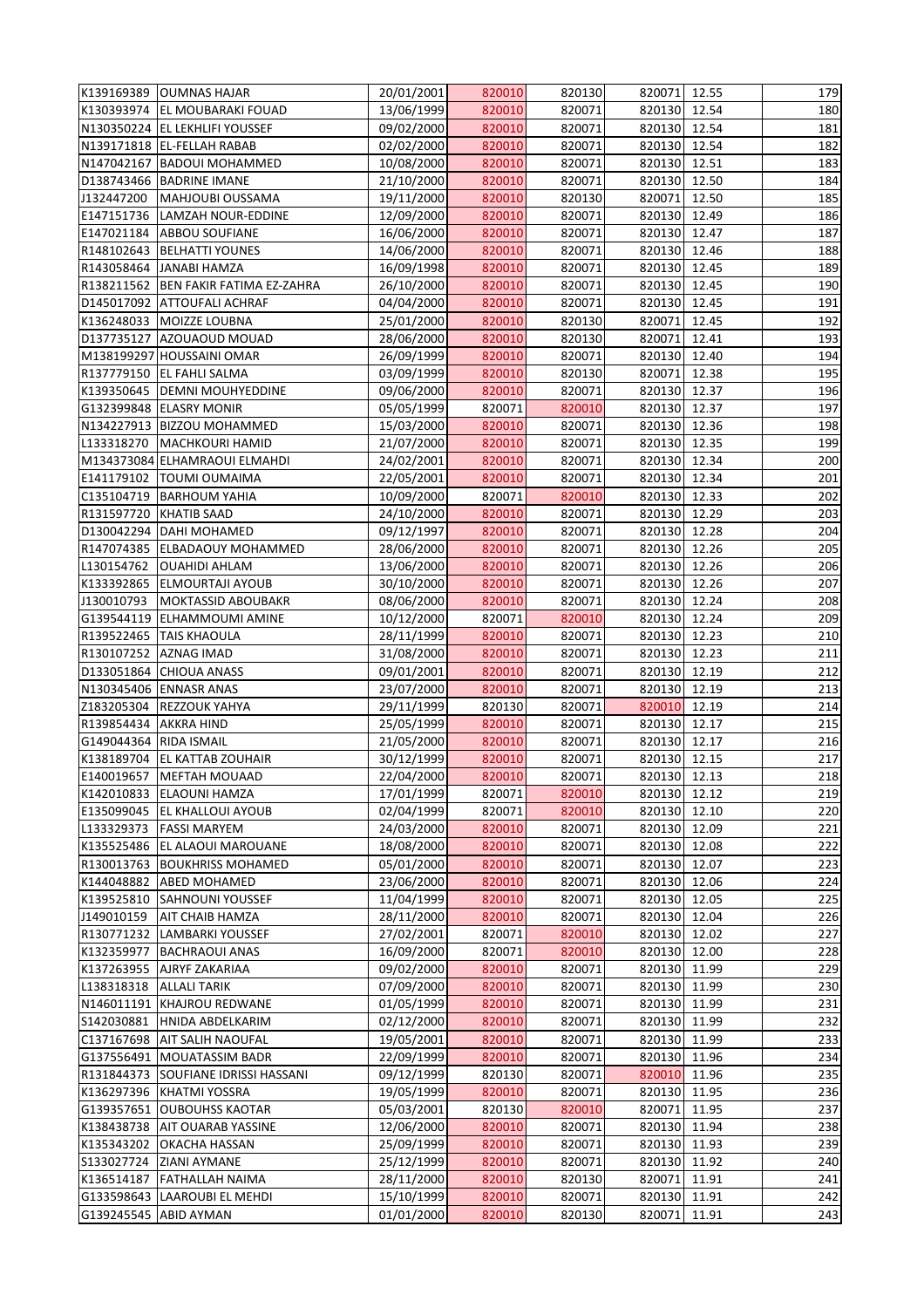|                        | R139793483 EZ-ZAIDI MOHAMED                                        | 14/07/2000               | 820010           | 820130           | 820071 11.90           |                | 244        |
|------------------------|--------------------------------------------------------------------|--------------------------|------------------|------------------|------------------------|----------------|------------|
|                        | N137264825 BOUKILI MAKHOUKHI ZAKARIA                               | 14/10/1999               | 820010           | 820071           | 820130 11.88           |                | 245        |
| S135113683             | <b>EL YAAGOUBI MOHAMED HAMZA</b>                                   | 09/07/1998               | 820010           | 820130           | 820071                 | 11.88          | 246        |
| R130009472             | <b>EL BACHIRI OUMAIMA</b>                                          | 12/09/1999               | 820071           | 820010           | 820130                 | 11.87          | 247        |
| S139288658             | <b>BENMOUSSA KAMAL</b>                                             | 05/06/1997               | 820010           | 820071           | 820130 11.85           |                | 248        |
|                        | D134708071 AMAROUNE SOUKAINA                                       | 22/07/2000               | 820010           | 820071           | 820130 11.85           |                | 249        |
|                        | N139215976 LOUKILI MOHAMMED                                        | 22/08/1999               | 820010           | 820010           | 820071                 | 11.85          | 250        |
|                        | N139215976 LOUKILI MOHAMMED                                        | 22/08/1999               | 820010           | 820010           | 820071                 | 11.85          | 251        |
| D130097437             | <b>CHOUHAN YOUNESS</b>                                             | 09/05/2000               | 820010           | 820071           | 820130 11.84           |                | 252        |
| J131469403             | ALAOUI MOUHTADI HAMZA                                              | 18/09/2000               | 820010           | 820130           | 820071 11.84           |                | 253        |
|                        | R139517822 SOUHAIL MOHAMED AMINE                                   | 04/06/2000               | 820010           | 820071           | 820130 11.83           |                | 254        |
|                        | N131061486 ZIDAN KHADIJA                                           | 12/10/1999               | 820130           | 820010           | 820071                 | 11.83          | 255        |
| S136343719             | <b>EL GHALLOUCH OUSSAMA</b>                                        | 01/06/2000               | 820010           | 820071           | 820130 11.82           |                | 256        |
|                        | G134748072 RHARIB ABDESSAMAD                                       | 30/08/2000               | 820010           | 820071           | 820130                 | 11.82          | 257        |
|                        | R131685741   MELLAL ABDELLAH                                       | 23/04/2000               | 820010           | 820071           | 820130 11.81           |                | 258        |
|                        | R135575746 OUDLI MOHAMMED ILYASS                                   | 20/09/2000               | 820010           | 820071           | 820130 11.80           |                | 259        |
|                        | F133307436   MEZIANE ZOUHAIR                                       | 05/06/1998               | 820071           | 820130           | 820010                 | 11.80          | 260        |
| J134106574             | <b>HADDAQ MOUHSSINE</b>                                            | 08/04/2000               | 820010           | 820071           | 820130 11.78           |                | 261        |
|                        | D130035276   DAHMOUCH SAID                                         | 12/02/2000               | 820010           | 820071           | 820130 11.76           |                | 262        |
| J139399158             | <b>SAIKOUK YOUSSEF</b>                                             | 19/09/2000               | 820010           | 820071           | 820130 11.74           |                | 263        |
|                        | M135404950 SAADI RACHID                                            | 10/03/2001               | 820010           | 820071           | 820130 11.74           |                | 264        |
|                        | A137018954 EL HIRI MERYAME                                         | 27/04/2000               | 820010           | 820130           | 820071 11.73           |                | 265        |
|                        | R130278060 ZAISSI FOUAD                                            | 19/09/2000               | 820010           | 820071           | 820130 11.72           |                | 266        |
| E145021379             | <b>BENDRESS YOUSSEF</b>                                            | 23/10/2000               | 820071           | 820010           | 820130 11.72           |                | 267        |
|                        | D137338866 OUZAMOU MAJDA                                           | 09/04/2000               | 820010           | 820130           | 820071                 | 11.71          | 268        |
|                        | R135600913  EL HARIRI MOHAMMED AMINE                               | 29/09/2000               | 820010           | 820071           | 820130 11.69           |                | 269        |
|                        | K136385513 OUADDANI AMINE                                          | 28/04/1998               | 820010           | 820071           | 820130                 | 11.68          | 270        |
|                        | R131157502 LAHSAK HAYAT                                            | 16/03/1999               | 820010           | 820071           | 820130 11.67           |                | 271        |
| E144179055             | <b>BELEFQUIH ZAKARIA</b>                                           | 22/07/2000               | 820010           | 820071           | 820130                 | 11.67          | 272        |
|                        | M130439376 ADANI AHLAM                                             | 11/10/2000               | 820010           | 820071           | 820130 11.66           |                | 273        |
|                        | K130206870 LAMRAI ISSAM                                            | 15/04/1999               | 820071           | 820010           | 820130 11.66           |                | 274        |
|                        | R133201147 EL MAJID WAFAA                                          | 22/02/1999               | 820010           | 820071           | 820130 11.65           |                | 275        |
|                        | R137200765   FATHI MOHAMMED                                        | 04/09/2000               | 820071           | 820010           | 820130 11.65           |                | 276        |
|                        | K134323420  AL-AMGHARI YOUSSEF                                     | 17/03/2000               | 820010           | 820071           | 820130 11.63           |                | 277        |
|                        | N140036256 AROUIGAL OMAR                                           | 10/06/2000               | 820010           | 820130           | 820071                 | 11.62          | 278        |
|                        | N135366347 LOUZAR MOHAMMED                                         | 03/08/2000               | 820010           | 820071           | 820130 11.61           |                | 279        |
|                        | D146041702 AMMOR ABDELILAH                                         | 31/08/2000               | 820010           | 820071           | 820130                 | 11.61          | 280        |
| F132403190             | <b>FLAHI BRAHIM</b>                                                | 26/06/1999               | 820010           | 820071           | 820130                 | 11.60          | 281        |
|                        | G131665436 TAZI ABDERRAHMAN                                        | 14/09/2000               | 820010           | 820071           | 820130 11.59           |                | 282        |
|                        | E148125568 ACHKIF HAJAR                                            | 16/05/1999               | 820010           | 820071           | 820130 11.58           |                | 283        |
| D130840660             | <b>BOUGHROUDI YOUSSEF</b>                                          | 24/05/1998               | 820010           | 820071           | 820130                 | 11.58          | 284        |
|                        | N133263031 TRIBAK OUSSAMA                                          | 18/07/1998               | 820010           | 820071           | 820130                 | 11.58          | 285        |
| R139305380             | <b>AZOUGGAGH HIBA</b>                                              | 19/10/2000               | 820010           | 820071           | 820130 11.58           |                | 286        |
|                        | R138668832 BENDAHMAN MUSTAPHA                                      | 05/05/2000               | 820010           | 820071           | 820130 11.57           |                | 287        |
| R138584267             | <b>CHIKAR MEHDI</b>                                                | 03/08/2000               | 820010           | 820071           | 820130                 | 11.56          | 288        |
|                        | D137914734 SALAH EDDINE RACHID                                     | 01/07/2000               | 820010           | 820071           | 820130 11.56           |                | 289        |
| Z185400717             | MARROUS MOHAMED                                                    | 01/02/1995               | 820071           | 820010           | 820130 11.56           |                | 290        |
| B135027997             | <b>SARIR MOBARAK</b>                                               | 31/03/2000               | 820010           | 820071           | 820130                 | 11.55          | 291        |
|                        | R137311216   TALBI ADNANE                                          | 10/02/2000               | 820010           | 820071           | 820130 11.55           |                | 292        |
|                        | R135541312   TAYYEB YOUSSRA                                        | 16/09/2000               | 820010           | 820071           | 820130                 | 11.54          | 293        |
|                        | S139322003 ELAISSAOUI ABDELKARIM                                   | 09/10/1998               | 820010           | 820130           | 820071                 | 11.52          | 294        |
|                        | G130385723 LATRACH AZDINE                                          | 22/10/2000               | 820010           | 820071           | 820130 11.52           |                | 295        |
|                        | K133411646 GHORBAL YASSINE                                         | 01/10/2000               | 820010           | 820071           | 820130                 | 11.52          | 296        |
| M139287493 AISSI AMINE | S145021707 ABDELOUAHAB ABDELOUAHAD                                 | 01/11/1999               | 820010<br>820071 | 820071           | 820130<br>820130       | 11.51<br>11.50 | 297<br>298 |
|                        |                                                                    | 22/09/2000               |                  | 820010           |                        |                |            |
|                        | N131338436 FAKKAR ABDEL MOUGHIT<br>S131285840 GUENNOUNI ABDELKARIM | 26/02/1999<br>27/11/2000 | 820010<br>820010 | 820071<br>820071 | 820130<br>820130 11.48 | 11.49          | 299<br>300 |
|                        |                                                                    |                          |                  | 820071           |                        | 11.48          |            |
| L137341715             | <b>AMROUNE MOHAMED-AMINE</b>                                       | 30/07/2000               | 820010           |                  | 820130                 |                | 301        |
|                        | D136743231 ZAROUAL MOHAMED                                         | 13/06/2000               | 820130           | 820010           | 820071                 | 11.48          | 302        |
| K137249829             | <b>AAMIR HAMZA</b>                                                 | 27/07/2000               | 820010<br>820071 | 820071           | 820130<br>820130       | 11.47<br>11.47 | 303<br>304 |
|                        | R141119557 ELAMIRI AYOUB<br>H130022864 NAHARI HICHAM               | 02/01/2000<br>26/06/1999 | 820010           | 820010<br>820071 | 820130 11.46           |                | 305        |
|                        | K130339988 RFALY KARIMA                                            | 25/02/2000               | 820010           | 820071           | 820130 11.46           |                | 306        |
| L134279961             | <b>BOUZAR MOHAMED</b>                                              | 16/09/2000               | 820010           | 820071           |                        | 11.45          | 307        |
| C133155076             | <b>ID M HAMED ISAM</b>                                             | 14/03/1998               | 820010           | 820071           | 820130<br>820130       | 11.43          | 308        |
|                        |                                                                    |                          |                  |                  |                        |                |            |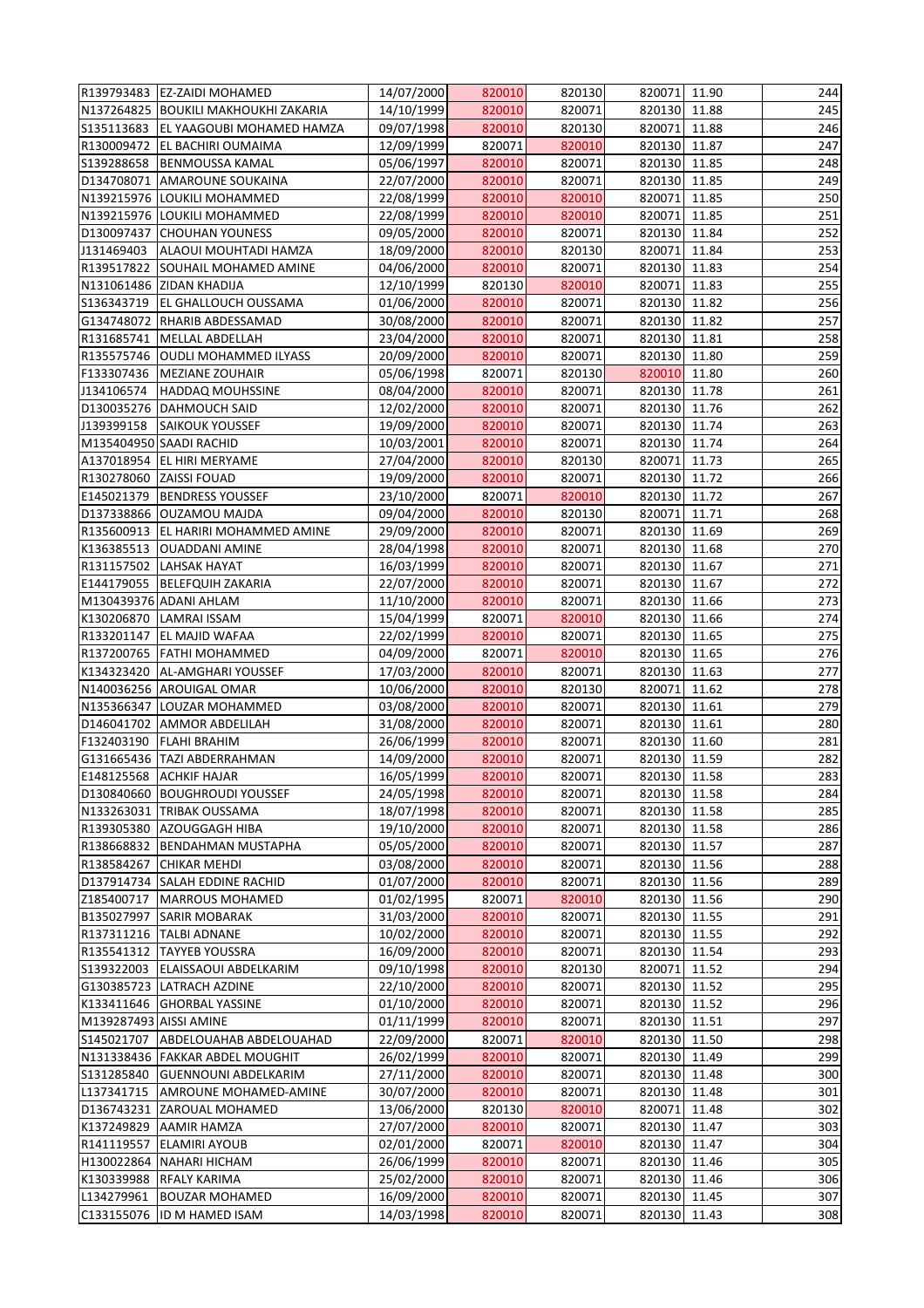|                        | R136606258 ELFARIS ABDERRAFIE      | 11/12/2000 | 820010 | 820130 | 820071 11.43 |       | 309 |
|------------------------|------------------------------------|------------|--------|--------|--------------|-------|-----|
|                        | A135005034 LAGDIHI NAIMA           | 01/01/1999 | 820010 | 820071 | 820130 11.42 |       | 310 |
|                        | D134867988 EL JAYI MOHAMED         | 07/09/2000 | 820010 | 820130 | 820071       | 11.42 | 311 |
| R133489798 SBAI TAHA   |                                    | 28/12/1999 | 820071 | 820130 | 820010       | 11.41 | 312 |
|                        | G139657812 EL GHOUATI AYOUB        | 28/02/2000 | 820010 | 820071 | 820130 11.40 |       | 313 |
|                        | K132508125  HEMZAOUI AYOUB         | 13/05/1998 | 820010 | 820071 | 820130       | 11.38 | 314 |
| K140034297             | <b>LABIB ELMEHDI</b>               | 11/07/2001 | 820010 | 820071 | 820130       | 11.38 | 315 |
|                        | R139909706 LARHLIDI MOHAMMED TAHA  | 29/01/1999 | 820010 | 820130 | 820071       | 11.38 | 316 |
| A137005180             | <b>DRAOUI YAHYA</b>                | 22/03/1998 | 820071 | 820010 | 820130 11.37 |       | 317 |
| E149179228             | MARA SAAD ALLAH                    | 18/07/2000 | 820010 | 820071 | 820130 11.36 |       | 318 |
|                        | Z185201216   IKKEN MOUSSA          | 09/10/1994 | 820010 | 820071 | 820130 11.35 |       | 319 |
| R137400828             | <b>OULKADI EL IDRISSI ILIAS</b>    | 14/07/2000 | 820010 | 820130 | 820071       | 11.35 | 320 |
|                        | R130790876   MACHMACHA RACHID      | 10/07/2000 | 820010 | 820071 | 820130 11.34 |       | 321 |
| R130022752             | <b>SABIK BOUTAINA</b>              | 08/12/1998 | 820010 | 820071 | 820130       | 11.34 | 322 |
| K131263921             | <b>EDDAHBY KHOULOUD</b>            | 08/03/2000 | 820010 | 820071 | 820130 11.33 |       | 323 |
| K139291711             | <b>EL FARIHI ZAKARIA</b>           | 04/04/2000 | 820010 | 820071 | 820130       | 11.32 | 324 |
| R130200675             | <b>BOUHAFA SALAHEDDINE</b>         | 19/01/2001 | 820010 | 820071 | 820130 11.29 |       | 325 |
|                        | R137528316 GHAZALI IMAD            | 15/06/2000 | 820010 | 820071 | 820130 11.29 |       | 326 |
| E141037826             | <b>ELKHALIL ZAKARIA</b>            | 11/03/1999 | 820010 | 820071 | 820130       | 11.29 | 327 |
| E140179292             | <b>OBBAD SOUFIANE</b>              | 13/10/1999 | 820071 | 820010 | 820130 11.28 |       | 328 |
| D136259940             | <b>OUAAMOU KHADIJA</b>             | 21/07/1999 | 820010 | 820071 | 820130       | 11.26 | 329 |
| R130198393             | <b>BEL-HAJJAM SOUHAILA</b>         | 15/05/2000 | 820010 | 820071 | 820130 11.26 |       | 330 |
|                        | G130433482 ELMANNANI FATIM EZZAHRA | 11/11/2000 | 820010 | 820071 | 820130 11.26 |       | 331 |
|                        | R133230956  LACHHAB ABD ELMOGHIT   | 03/10/2000 | 820010 | 820130 | 820071       | 11.24 | 332 |
| K135335964             | <b>EL ALLAM ABDELHADI</b>          | 23/04/1998 | 820010 | 820071 | 820130       | 11.23 | 333 |
| N138247087             | <b>EL MADANI AYMANE</b>            | 16/02/1999 | 820010 | 820071 | 820130 11.21 |       | 334 |
| E135098367             | DAOUDI YOUNESS                     | 12/12/2000 | 820010 | 820071 | 820130       | 11.21 | 335 |
| E146067081             | <b>BOURGUIG OUSSAMA</b>            | 12/05/2000 | 820010 | 820071 | 820130       | 11.21 | 336 |
| E140179022             | <b>ZOUGUARH MERYEM</b>             | 28/02/2000 | 820010 | 820071 | 820130       | 11.20 | 337 |
|                        | R139914172   BEN-ZINE MOUAD        | 12/08/2000 | 820010 | 820071 | 820130 11.20 |       | 338 |
|                        | M135339655 REGRAGUI EL HASSANE     | 31/03/1997 | 820010 | 820071 | 820130 11.19 |       | 339 |
|                        | K130341263 HOSNI NOUHAILA          | 12/10/2000 | 820010 | 820130 | 820071 11.18 |       | 340 |
|                        | N131189278 SLASSI ISMAIL           | 29/03/1999 | 820010 | 820071 | 820130 11.18 |       | 341 |
|                        | E137238078  EL IDRYSY SALMA        | 19/03/1999 | 820071 | 820130 | 820010       | 11.18 | 342 |
|                        | R138723355 EL KAABI AMINE          | 13/11/2000 | 820010 | 820071 | 820130       | 11.16 | 343 |
| K130267050             | QAISSOUMI HAMZA                    | 26/02/2000 | 820071 | 820010 | 820130       | 11.16 | 344 |
| R139575741             | MOUSTAGE ADNANE                    | 15/08/2000 | 820010 | 820071 | 820130       | 11.14 | 345 |
| E131176586             | <b>CHATRIA OUMAIMA</b>             | 29/06/2000 | 820010 | 820130 | 820071       | 11.14 | 346 |
| D130900690             | <b>AMZIL IMANE</b>                 | 17/09/1998 | 820010 | 820071 | 820130       | 11.13 | 347 |
|                        | G135695687 AZOUITINE IMAD          | 08/12/1999 | 820010 | 820071 | 820130       | 11.13 | 348 |
| E136139029             | <b>BENTOUIMOU HAMZA</b>            | 03/12/1999 | 820010 | 820071 | 820130       | 11.12 | 349 |
| D133868177             | <b>BOUOUAMMAY ADIL</b>             | 15/05/1999 | 820130 | 820010 | 820071       | 11.12 | 350 |
|                        | M142054475 ET-TAHERY AOUATIF       | 26/09/1998 | 820010 | 820071 | 820130       | 11.11 | 351 |
|                        | R130166346 BASSIM KAWTAR           | 08/10/1999 | 820010 | 820071 | 820130 11.10 |       | 352 |
|                        | R130096886 REDOUANE RAFIK          | 14/06/1999 | 820010 | 820071 | 820130       | 11.10 | 353 |
|                        | G140010984 EL AOUKI YASSINE        | 25/12/1997 | 820010 | 820071 | 820130       | 11.07 | 354 |
|                        | M139290039 MARAOUI AYOUB           | 02/02/1999 | 820010 | 820130 | 820071       | 11.05 | 355 |
|                        | M138458133 BEN SAHRA MOHAMED AMINE | 23/08/1999 | 820010 | 820071 | 820130       | 11.05 | 356 |
| D132065974   BAHI ANAS |                                    | 15/06/1999 | 820010 | 820071 | 820130       | 11.03 | 357 |
| S137285975             | <b>ES-SADEQY ZOUHAYR</b>           | 05/08/2000 | 820010 | 820071 | 820130       | 11.03 | 358 |
|                        | K130024590 ELHMAMI CHAIMAA         | 22/11/1999 | 820010 | 820071 | 820130       | 11.02 | 359 |
|                        | D136453936 RAOUI ABDELILAH         | 11/08/2000 | 820010 | 820071 | 820130 11.01 |       | 360 |
|                        | N139236214 NASSIRI ZAKARIAE        | 31/05/1998 | 820010 | 820071 | 820130       | 11.01 | 361 |
| R132311225             | NOUSSI HOUSSAM                     | 29/03/2001 | 820010 | 820071 | 820130       | 11.00 | 362 |
|                        | K137171318 ERRAMANI ANAS           | 13/06/2000 | 820010 | 820071 | 820130       | 11.00 | 363 |
| K137488635             | <b>EL ABDI YOUNES</b>              | 18/11/2000 | 820010 | 820071 | 820130       | 10.99 | 364 |
|                        | N132114388 OBAZZI OMAR             | 19/02/1999 | 820010 | 820071 | 820130       | 10.98 | 365 |
| K132419421             | <b>SHAIMED HAMZA</b>               | 14/01/1998 | 820010 | 820071 | 820130       | 10.96 | 366 |
| K136315094             | <b>BOUDHAIMI YAHYA</b>             | 19/08/1999 | 820010 | 820071 | 820130       | 10.95 | 367 |
| J131528634             | <b>HJIJMI BADR</b>                 | 09/10/1999 | 820010 | 820071 | 820130       | 10.94 | 368 |
| G138822202             | <b>ELATRACH LAHCEN</b>             | 02/05/1996 | 820010 | 820071 | 820130       | 10.93 | 369 |
| K137471112             | <b>BAKKOUCH YAHIA</b>              | 15/09/1999 | 820010 | 820071 | 820130       | 10.93 | 370 |
|                        | R139781311   MOUHARRAR YASSINE     | 08/01/1999 | 820010 | 820071 | 820130 10.92 |       | 371 |
| Z183205287             | <b>DAHOU AHLAM</b>                 | 12/04/1999 | 820010 | 820071 | 820130       | 10.92 | 372 |
| B132059017             | <b>AHATOUCH YASSINE</b>            | 11/06/2000 | 820130 | 820010 | 820071       | 10.92 | 373 |